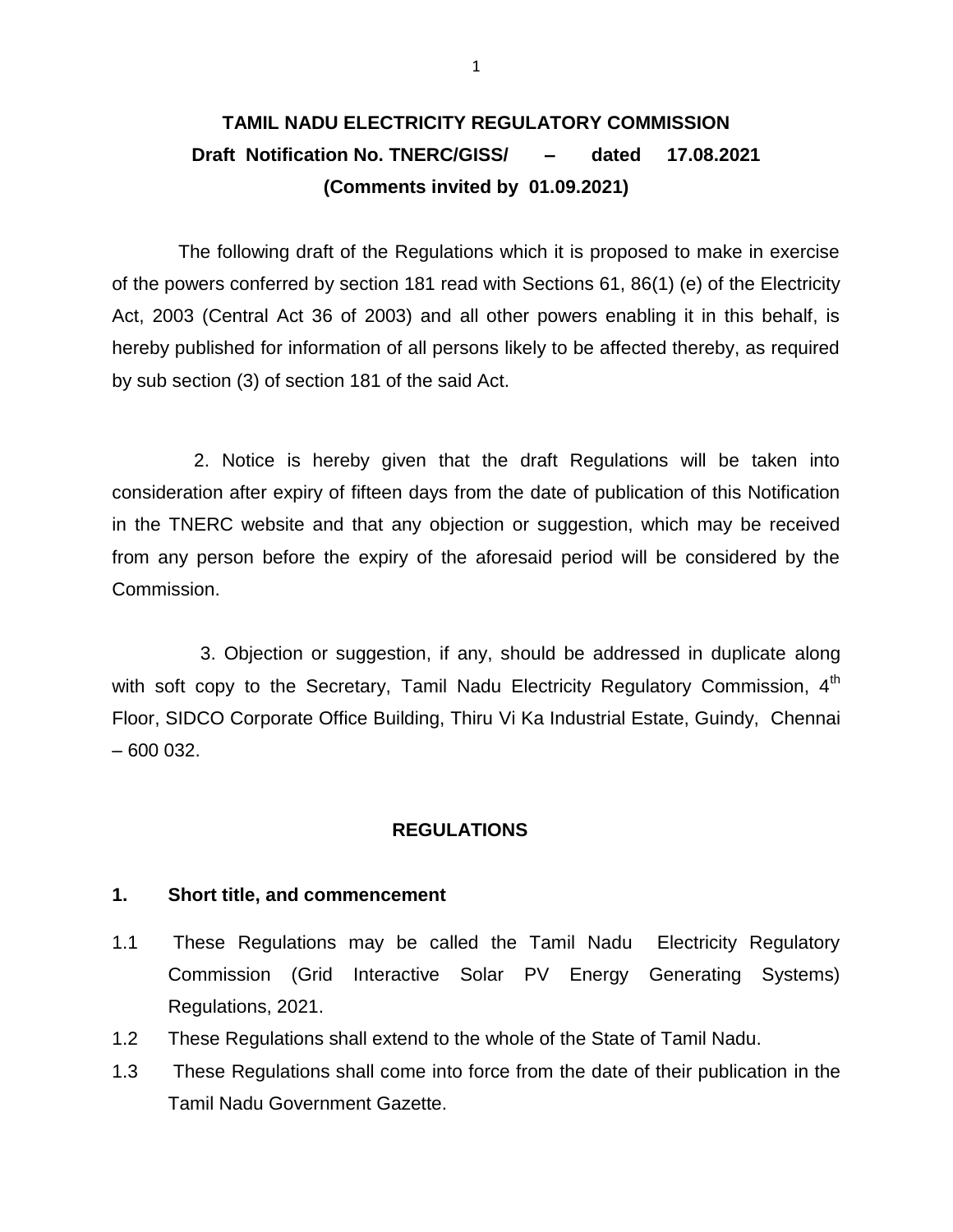## **2. Definitions**

- 2.1. In these Regulations, unless the context otherwise requires,
	- a) **"Act"** means the Electricity Act, 2003 (36 of 2003) as amended from time to time ;
	- b) **"Agreement"** means a connection agreement entered into between the Distribution Licensee and the consumer;
	- c) "**Area of supply"** means the geographic area within which the licensee, for the time being, is authorized by its License to supply electricity.
	- d) **"Billing Cycle" or "Billing Period"** means the period for which the electricity bill is raised by the concerned Distribution Licensee;
	- e) "**Check Meter"** means a meter, used for accounting and billing of electricity in case of failure of Net Meter or Solar Generation Meter;
	- f) **"Commission"** means the Tamil Nadu Electricity Regulatory Commission constituted under the Act;
	- g) **"Contracted Load or "Sanctioned Load**" means the load specified in the agreement between the consumer and the Licensee engaged in the business of supplying electricity to him.
	- h) **"Distribution licensee" or "licensee"** means a person granted a licence under Section 14 of the Act authorizing him to operate and maintain a distribution system for supplying electricity to the consumers in his area of supply;
	- i) **"Electricity Supply Code"** means the Tamil Nadu Electricity Supply Code, 2004 and subsequent amendments thereof;
	- j) **"Eligible Consumer"** means a consumer of electricity in the area of supply of the Distribution Licensee who uses or intends to use a Grid Interactive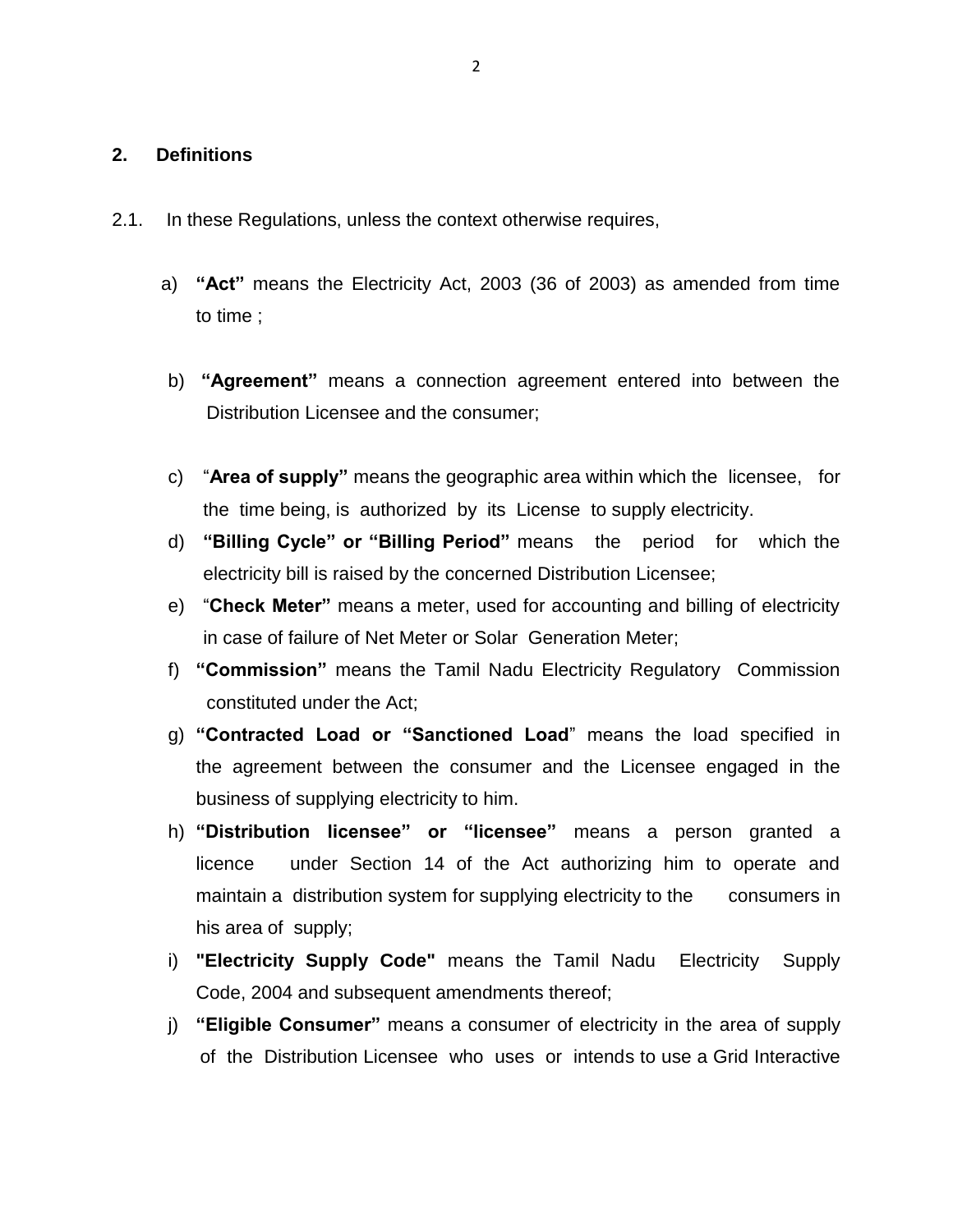Solar PV System having a capacity less than 1 MW, subject to conditions in capacity / category / voltage level specified in the regulations.

- k) **"Generic Tariff"** means the Generic Tariff approved or adopted by the Commission for generation from different Renewable Energy sources in accordance with the Tamil Nadu Electricity Regulatory Commission (Power Procurement from New and Renewable Sources) Regulations 2008 as amended from time to time.
- l) **"Financial Year"** or **"Year"** means the period beginning from first (1st) of April in an English calendar year and ending on thirty first (31st) of March of the next year;

Grid Interactive Solar Photovoltaic Power Plant / System" (GISS) means the solar photo voltaic power system installed on the rooftops or land of consumer premises that uses sunlight for direct conversion into electricity through photo voltaic technology.

- m) **"gross-metering**" means a mechanism whereby the total solar energy generated from Grid Interactive rooftop Solar Photovoltaic system of a Prosumer and the total energy consumed by the Prosumer are accounted separately through appropriate metering arrangements and for the billing purpose, the total energy consumed by the Prosumer is accounted at the applicable retail tariff and total solar power generated is accounted for at feed-in tariff determined by the Commission;"
- n) **"Inter-connection Point"** means the interface of the Rooftop Solar System with the outgoing terminals of the meter / Distribution Licensee's cut- outs/ switchgear fixed in the premises of the Eligible Consumer: Provided that, in the case of an Eligible Consumer connected at the High Tension ("HT") level, the "Inter-connection Point" shall mean the interface of the GISS with the outgoing terminals of the Distribution Licensee's metering cubicle placed before such Consumer"s apparatus;
- o) **kWp** means kilo Watt peak ; **MWp** means Mega Watt peak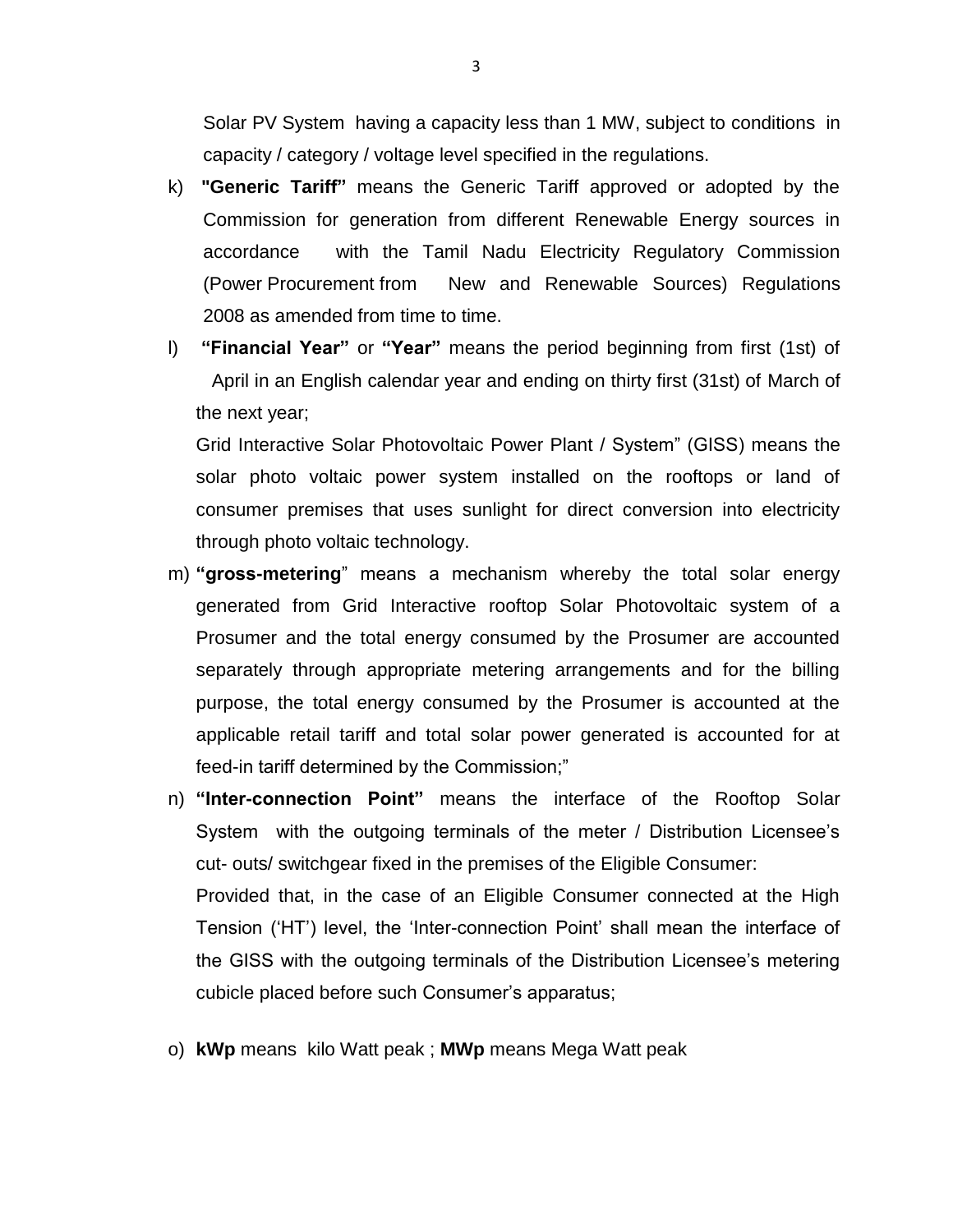p) **"Net meter" or "bidirectional meter"** means an energy meter which is capable of recording both import and export of electricity.

**"Net-metering"** means a mechanism whereby solar energy exported to the Grid from Grid Interactive rooftop Solar Photovoltaic system of a Prosumer is deducted from energy imported from the Grid in units (kWh) to arrive at the net imported or exported energy and the net energy import or export is billed or credited or carried-over by the distribution licensee on the basis of the applicable retail tariff by using a single bidirectional energy meter for netmetering at the point of supply;"

**"net-billing or net feed-in"** means a single bidirectional energy meter used for net-billing or net feeding at the point of supply wherein the energy imported from the Grid and energy exported from Grid Interactive rooftop Solar photovoltaic system of a Prosumer are valued at two different tariffs, where-

(i) the monetary value of the imported energy is based on the applicable retail tariff;

(ii) the monetary value of the exported solar energy is based on feed-in tariff determined by the Commission;

(iii) the monetary value of the exported energy is deducted from the monetary value of the imported energy to arrive at the net amount to be billed (or credited / carried-over);

- q) **"Net work charges"** means the charges determined under regulation 70 of TNERC"s Tariff Regulation 2005 to recover the cost incurred towards Distribution wire business.
- r) **"Obligated Entity"** means an entity required to fulfill a Renewable Purchase Obligation ("RPO") as specified by the Commission in Regulations governing such Obligation ("the RPO Regulations");
- s) **"Prosumer"** means a person who consumes electricity from the grid and can also inject electricity into the grid for distribution licensee, using same point of supply.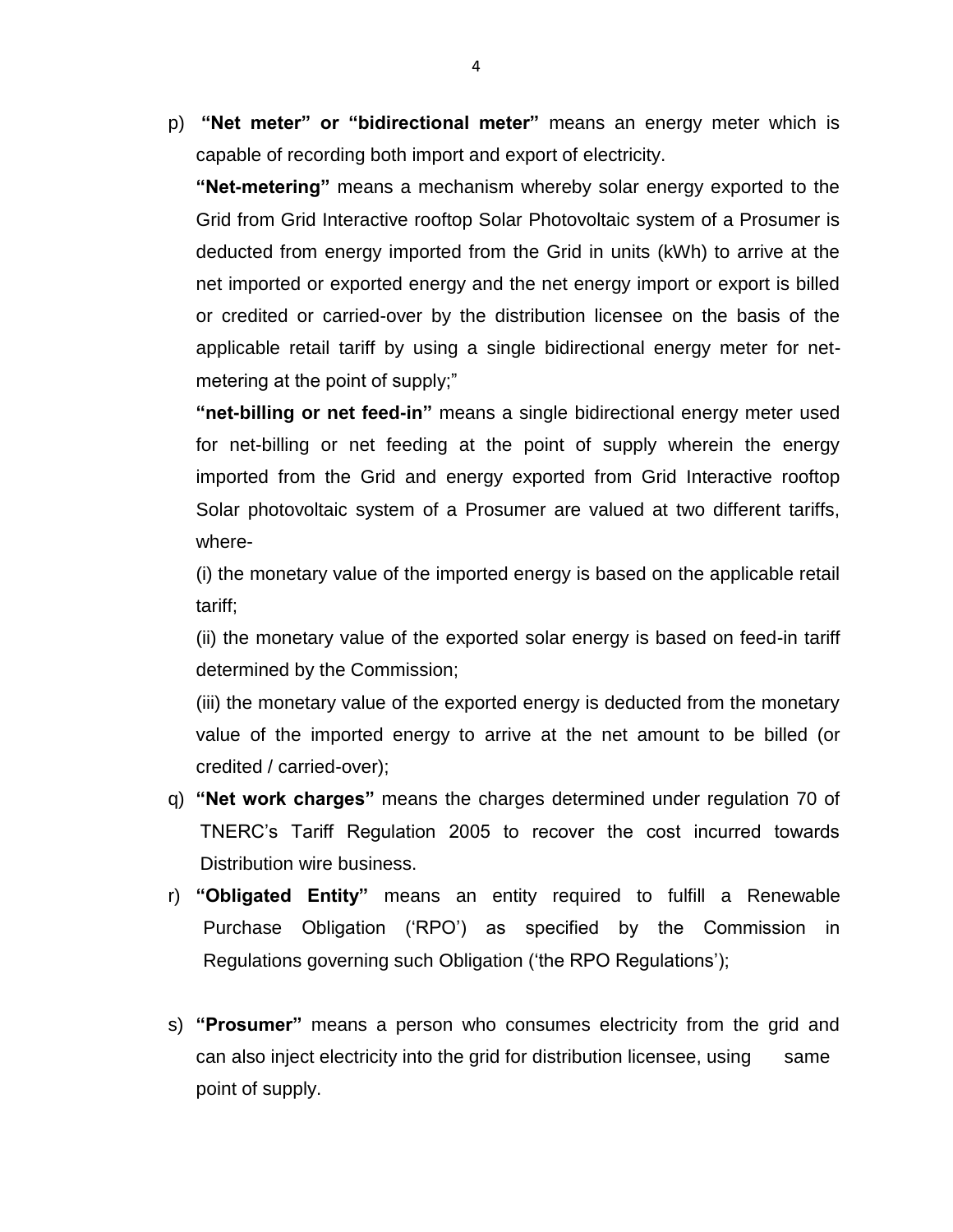- t) **"Premises"** means and includes roof-tops or any areas on the land, building or infrastructure or part or combination thereof in respect of which a separate meter has been provided by the Distribution Licensee for the supply of electricity;
- u) **"Renewable Energy Generation Meter"** means a unidirectional energy meter installed at the point at which the electricity generated by solar energy system of the eligible consumer is delivered to the grid of the distribution licensee;

Provided that a separate Renewable Energy Generation Meter shall be installed for each source of Renewable Energy in case of hybrid or combination of such sources;

- V) **"Renewable Energy certificate ''** shall be as defined in Tamil Nadu Electricity Regulatory Commission (Renewable Purchase Obligation) Regulations 2010.
- w) **"Settlement Period"** means the period beginning from the first day of April of a calendar year and ending with the thirty-first day of March of the following calendar year.

Provided for a newly commissioned solar power system, the first settlement period shall be from the date of commissioning to March of next year.

Words and expressions used in these Regulations which are not specifically defined herein but are defined in the Act shall have the meaning assigned to them in the Act; and, if not defined in the Act, shall have the meaning assigned to them in any Act of Parliament or the State Legislature applicable to the electricity industry.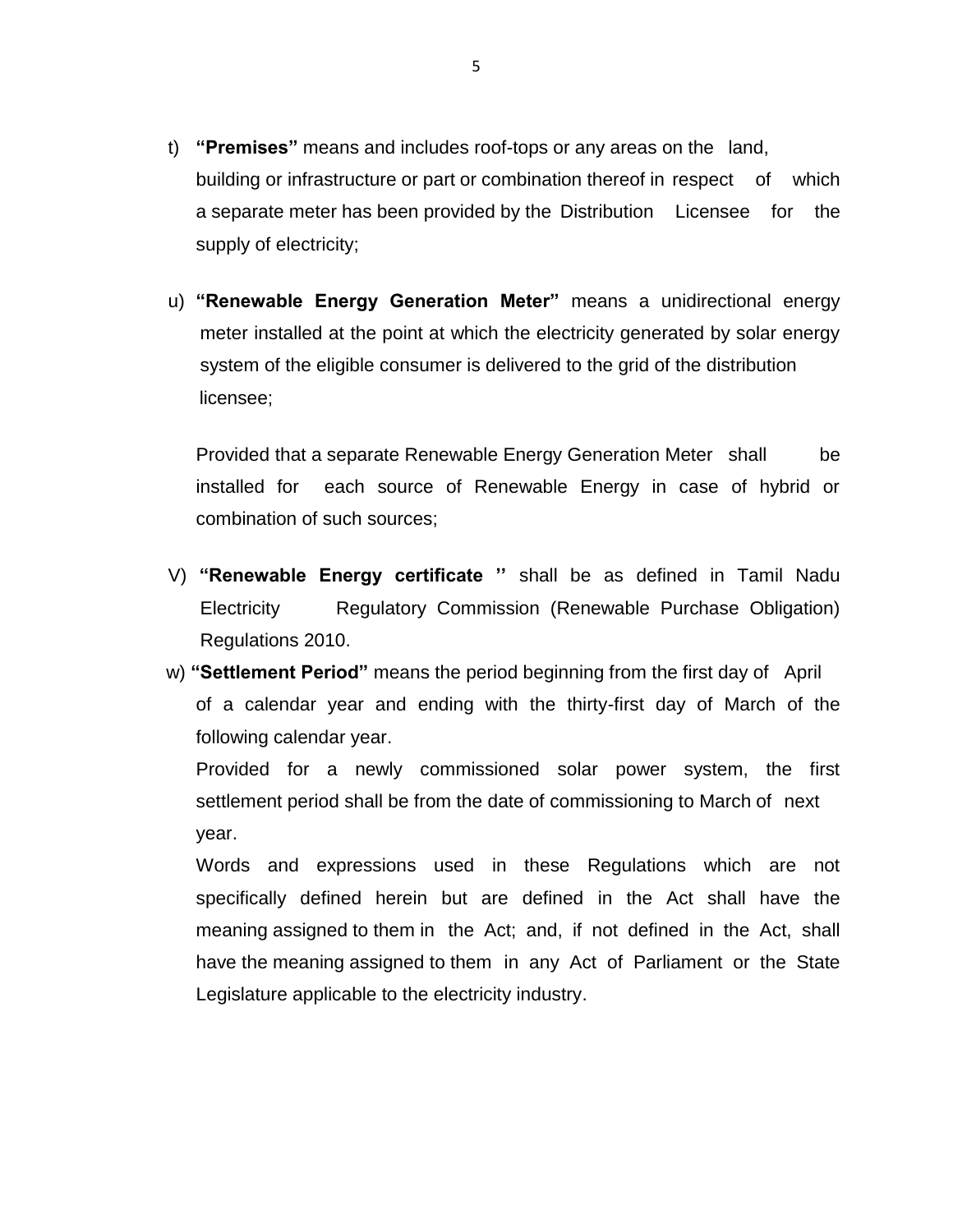x) **"Supply Licensee"** means a person / company who has been granted licence under section 14 and authorized to supply electricity in a particular area .

# **3 Scope and Applicability**

- 3.1 These Regulations shall apply to the distribution licensee and consumers of electricity of the distribution licensee availing supply from it in its area of supply in the State of Tamil Nadu.
- 3.2 These Regulations shall be applicable to all Grid Interactive Solar PV energy Generating Systems for which Applications are preferred after notification of this regulation
- 3.3 The Eligible Consumer may install Grid interactive Solar PV System under net -metering or net-billing or gross - metering arrangement which,
	- a) shall be within the permissible rated capacity as defined under these Regulations.
	- b) shall interconnect and operate safely in parallel with the distribution licensee network in accordance with all relevant Codes and Regulations issued under the Electricity Act from time to time.

# **4 Eligible consumers and individual project capacity**

- 4.1 **Net-metering :** All domestic consumers are eligible for Net metering mechanism up to the level of sanctioned load/ contracted demand of their service connection irrespective of voltage level.
	- a. The existing consumers under the net metering scheme shall continue to be governed by the provisions in the Order No.3 of 2013 dt 13.11.2013.
	- b. Domestic consumers who have been provided with the solar net-feed-in facility as per Order No.3 of 2019 of the Commission shall have option to migrate to the solar energy net metering mechanism as provided for in this order to avoid discrimination within the same category of consumers.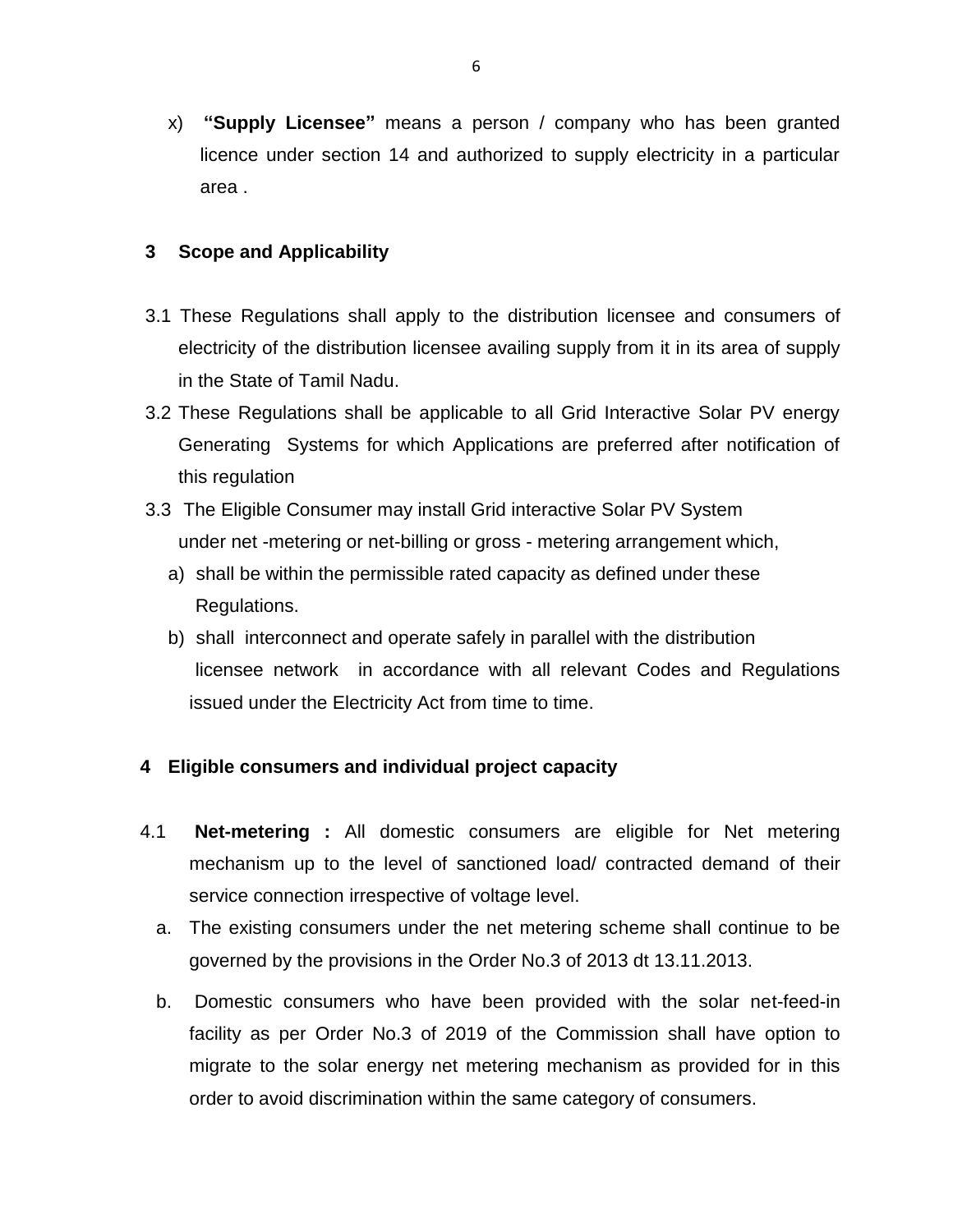- 4.2 **Net billing or net feed-in** : All categories of consumers irrespective of load, tariff and voltage level are eligible for net-billing or net feed-in mechanism up to the level of sanctioned load/ contracted demand of their service connection.
- 4.3 **Gross Metering** : The existing consumers of all category and tariff of all voltage level as well as new applicants are eligible for gross metering mechanism. The minimum size of the Solar System that can be set up under Gross Metering mechanism shall be 1 kW up to a maximum capacity of 999 KW.

Provided that the installation of gross-metered rooftop solar systems on the eligible consumer premises intending to inject its total generated power into the grid shall use separate service line. Such service line up to the nearest service pole/ distribution transformer, as the case may be, shall be laid and maintained by the eligible consumer at his own cost.

- 4.4. The applicant shall be a consumer of the local distribution licensee and own or in legal possession of the premises including the rooftop or terrace or building or infrastructure or open areas of the land or part or combination thereof on which the Solar PV System is proposed to be installed;
- 4.5 Consumers with pending arrears / outstanding dues with the Distribution Licensee shall not be eligible for provisions under this regulation.

# **5 Metering arrangement**

5.1 Net-metering mechanism and Net billing or feed-in mechanism: An eligible consumer under the net metering or Net billing / feed-in mechanism shall be entitled to use the power generated from the GISS at his premises and the inject the surplus to the distribution system of the Licensee at the interconnection point.

 At service connection point, a single bidirectional energy meter to record the energy import from the TANGEDCO grid and energy export to the TANGEDCO grid shall be provided. This shall be a digital four quadrant vector summation energy meter configured for bidirectional energy measurement whereby both imported and exported active energy readings and allied parameter are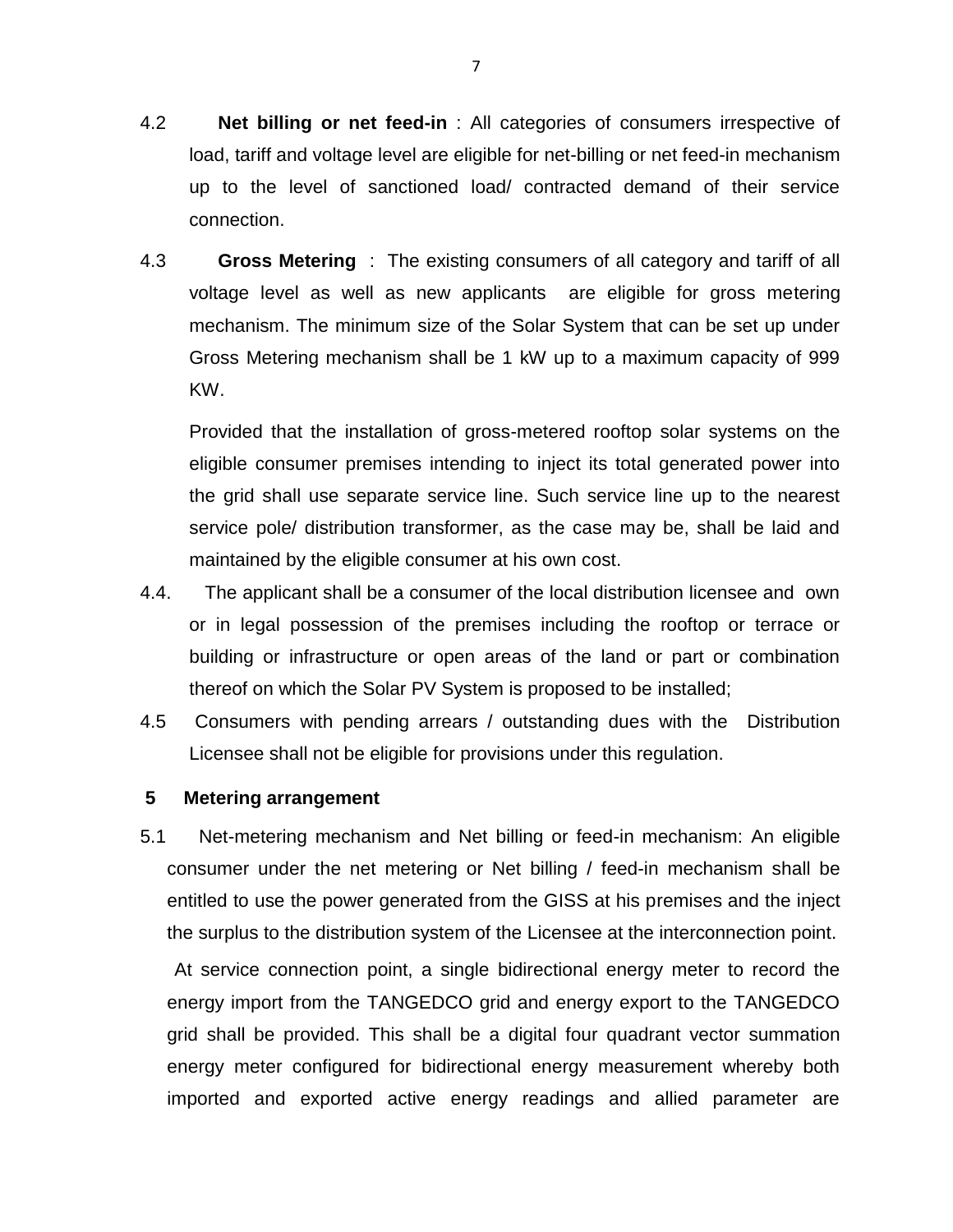programmed to be displayed. If the eligible consumer is within the ambit of Timeof-Day ( ToD) Tariff, the bidirectional energy meter to be provided shall have programmable ToD (time-of-the-day) registers with a minimum of four energy import ToD registers and four energy export ToD registers.

- 5.2 Gross-metering mechanism: A renewable energy generation meter to record the gross solar energy generation shall be provided. This meter is to be installed immediately after the solar grid inverter. If the eligible consumer is within the ambit of Time-of-Day ( ToD) Tariff, the energy meter shall have programmable ToD (time- of-the-day) registers with a minimum of four energy export ToD registers. The total solar power generated is accounted for feed-in tariff determined by the Commission from time to time. The energy consumed, if any, by the prosumer shall be metered and accounted separately.
- 5.3 HT (11 kV and above) Consumers may install and connect Renewable Energy Generating System at their LT Bus Bar System: Provided that, in such cases, the Net Meter shall be installed on the HT side of the Consumer"s Transformer.
- 5.4 Energy meters shall be of class 1.0 accuracy and shall comply with applicable CEA (Central Electricity Authority) and BIS (Bureau of Indian Standards) standards.

# **6 Billing and accounting process**

## 6.1 **Net metering :**

- 6.2 The solar energy exported to the Grid from grid connected solar photovoltaic system is deducted from energy imported from the grid in units to arrive at the net imported or exported energy. The net imported or exported energy is billed or credited or carried over to the next billing period. This process shall continue until the end of the settlement period. At the end of the settlement period, credit i.e the net units of surplus generation available if any shall get lapsed.
- 6.3 In case the Eligible Consumer is within the ambit of Time of Day (ToD) tariff, the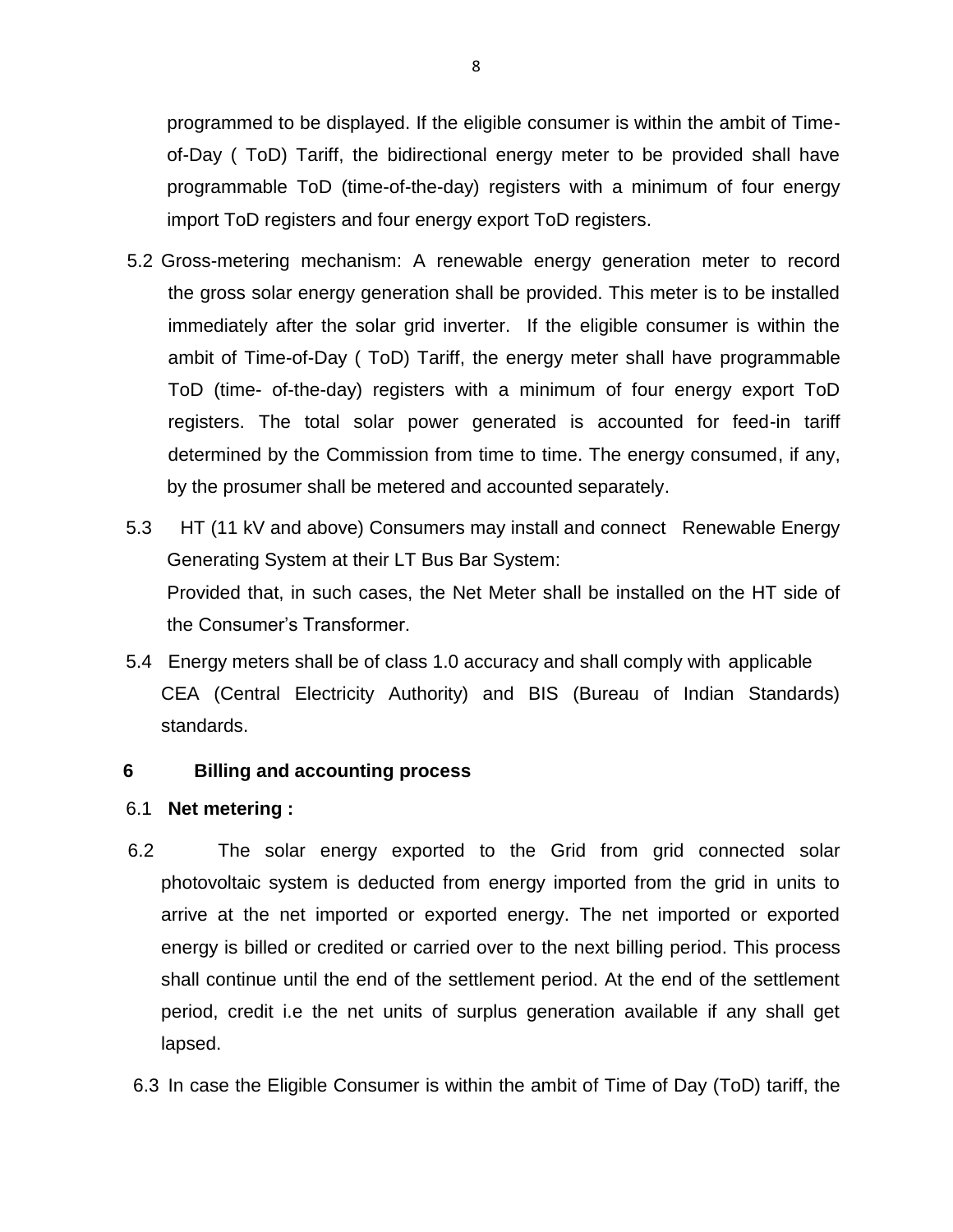electricity consumption in any time block, i.e. peak hours, off-peak hours, etc., shall be first compensated with the quantum of electricity injected in the same time block; any excess injection over and above the consumption in any other time block in a Billing Cycle shall be accounted as if the excess injection had occurred during off- peak hours;

## 6.4 **Net billing or Net feed-in:**

 6.4.1 The monetary value of the imported energy is debited based on the applicable retail tariff determined by the Commission from time to time. The monitory value of the exported energy is credited based on the feed-in tariff determined by the Commission from time to time. The monetary value of the exported energy is deducted from the monetary value of imported energy to arrive at the net amount to be billed. If the cumulative credit amount exceeds the debit amount during any billing cycle, the net credit amount is carried over to the next billing cycle. At the end of a 12-month settlement period ie  $31<sup>st</sup>$  March, the net credit balance (if any) shall be carried-over to the next settlement period.

# 6.5 **Gross -metering :**

Gross metering is permitted for prosumers who opts to sell all generated solar energy to the distribution licensee instead of availing the net- metering or net feed-in facility. An eligible consumer under the gross metering scheme shall inject the entire power generated from the Solar PV installation to the distribution system of the distribution licensee at the interconnection point. The exported solar energy is credited at the feed in tariff determined by the Commission. The amount is credited in the operators/consumers electricity bill for every billing cycle.

# **7 Technical Requirements**

7.1 The Distribution Licensee shall permit Net Metering or net billing or gross metering arrangement, as the case may be, on a non-discriminatory and Distribution Transformer wise "first come, first serve" basis to Eligible Consumers who have installed or intend to install Grid Interactive Solar energy Generating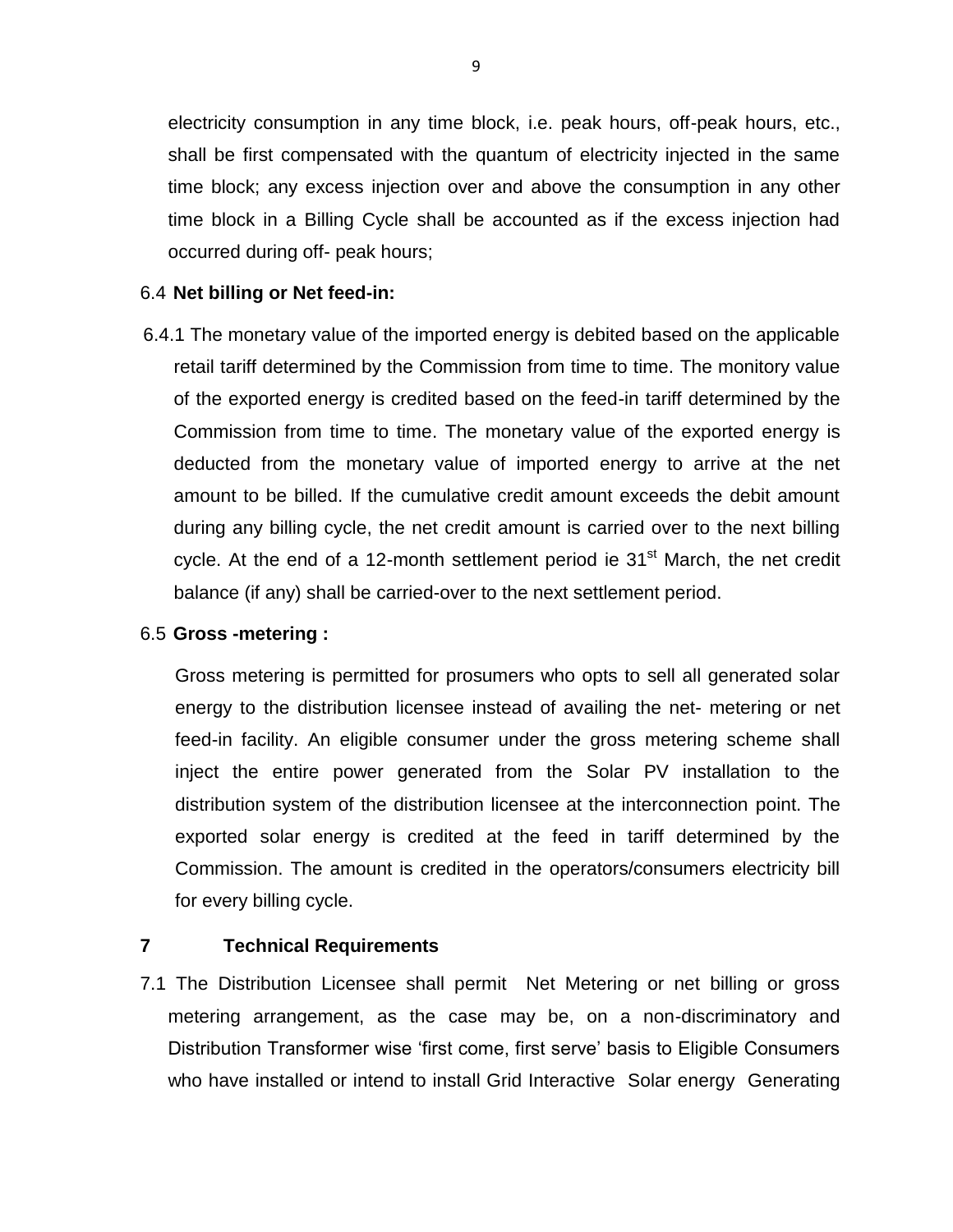System (GISS) connected to the Network of such Distribution Licensee provided that

The solar PV system and the interconnection with the Licensee grid shall comply with all applicable regulations and standards of the Central Electricity Authority (CEA), Grid Codes and the Tamil Nadu Electricity Distribution Code with latest amendments.

- 7.2 The distribution licensee will enhance and update its metering and billing system in line with the requirement of this regulation such that relevant parameters pertaining to billing and payment under all metering mechanisms are properly assessed and clearly furnished in the electricity consumers" bills. Distribution licensees will make available online all of the above billing data for each consumer, along with a sample bill explaining the various billing components.
- 7.3 The solar plant capacity under both metering mechanisms of net metering and net billing or net feed-in, shall not exceed the sanctioned load/contracted demand of the service connection.
- 7.4 The cumulative capacity of solar PV systems under net metering and net billing put together connected to a distribution transformer, shall not exceed 100% of the distribution transformer capacity.
- 7.5 The cumulative capacity of all Solar generating systems under Gross Metering mechanism in case of HT connected to a Power transformer shall not exceed 50% of the Power Transformer capacity.
- 7.6 Distribution licensees shall update the status of the cumulative solar energy system capacity connected and solar energy generated by each system at each distribution transformers on their website every month.
- 7.7 Where ever separate meter measuring the gross solar generation is not available in existing grid connected solar system, Licensee shall take prompt action to install it as mandated.
- 7.8 For all grid connected solar energy systems , the distribution licensee shall make use of the existing distribution network to the maximum extent possible so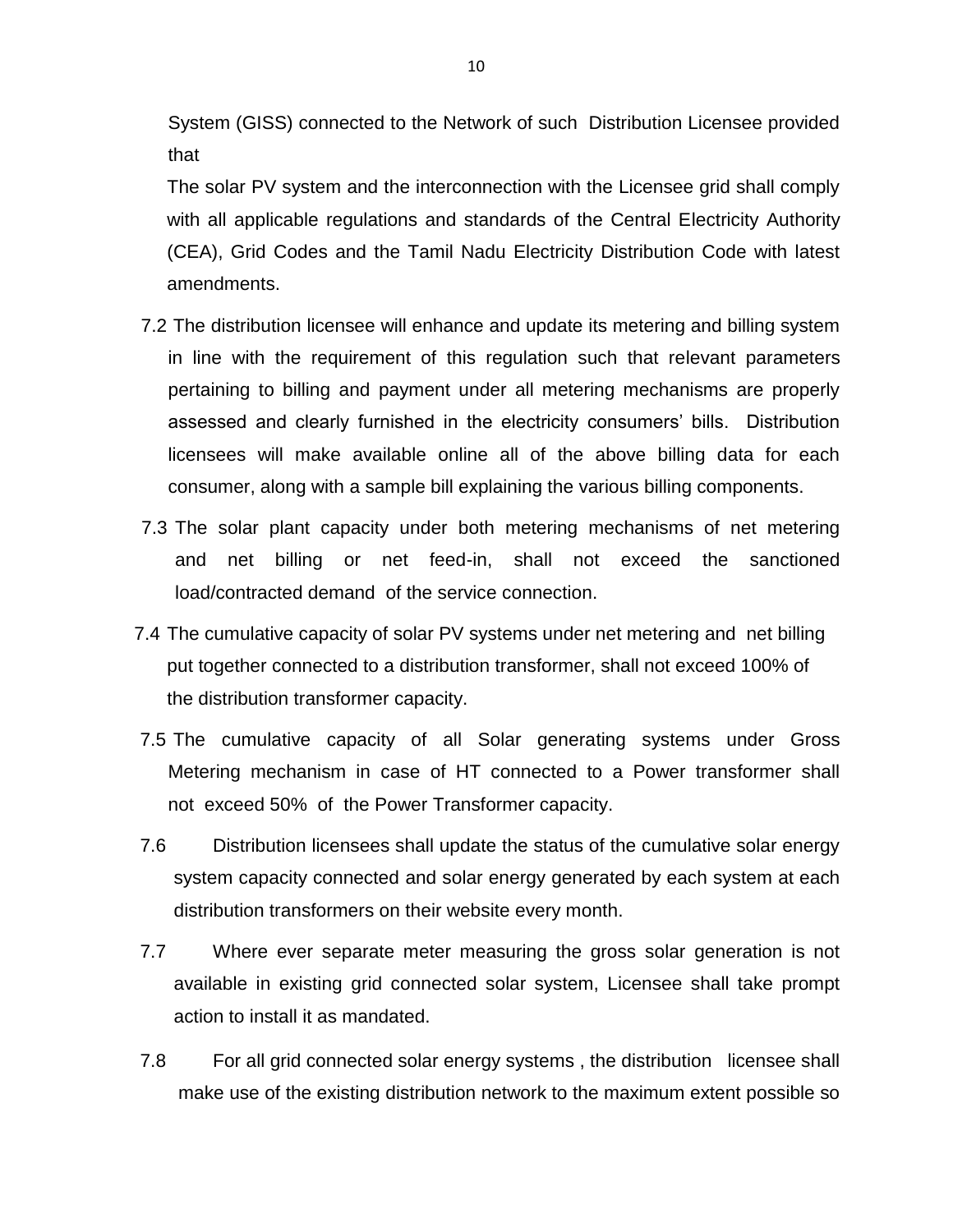that utilisation of such infrastructure is optimized.

## **8 Inter-Connection with the Grid, Standards and safety.**

- 8.1 In case of net metering or net billing , the interface point shall be the net meter at consumer"s premises i.e., prosumer side of the meter. In case of gross metering, the interface point shall be the gross solar power generation meter installed on the licensee side. In case of net metering or net billing mechanism, the installation solar systems on eligible consumer premises will utilize the same service line and installation for injection of excess power into the grid, which is currently being used by the consumer for drawal of power from the distribution licensee. In case of gross metering mechanism, the installation of gross-metered solar systems on the eligible consumer premises intending to inject its total generated power into the grid shall use separate service line. Such service line up to the nearest service pole/ distribution transformer, as the case may be, shall be laid and maintained by the eligible consumer at his own cost. Required diagram to show the scheme of such connection shall be submitted along with the application.
- 8.2 The Distribution Licensee shall ensure that the inter-connection of the Renewable Energy Generating System with its Network conforms to the specifications, standards and other provisions specified in the CEA (Technical Standard for Connectivity of the Distributed Generation Resources) Regulations, 2013, the CEA (Measures relating to Safety and Electric Supply), Regulations, 2010, and the Tamil Nadu Electricity Grid Code 2005, as amended from time to time.
- 8.3 The Eligible Consumer/Prosumer may install a Renewable Energy Generating System with or without storage: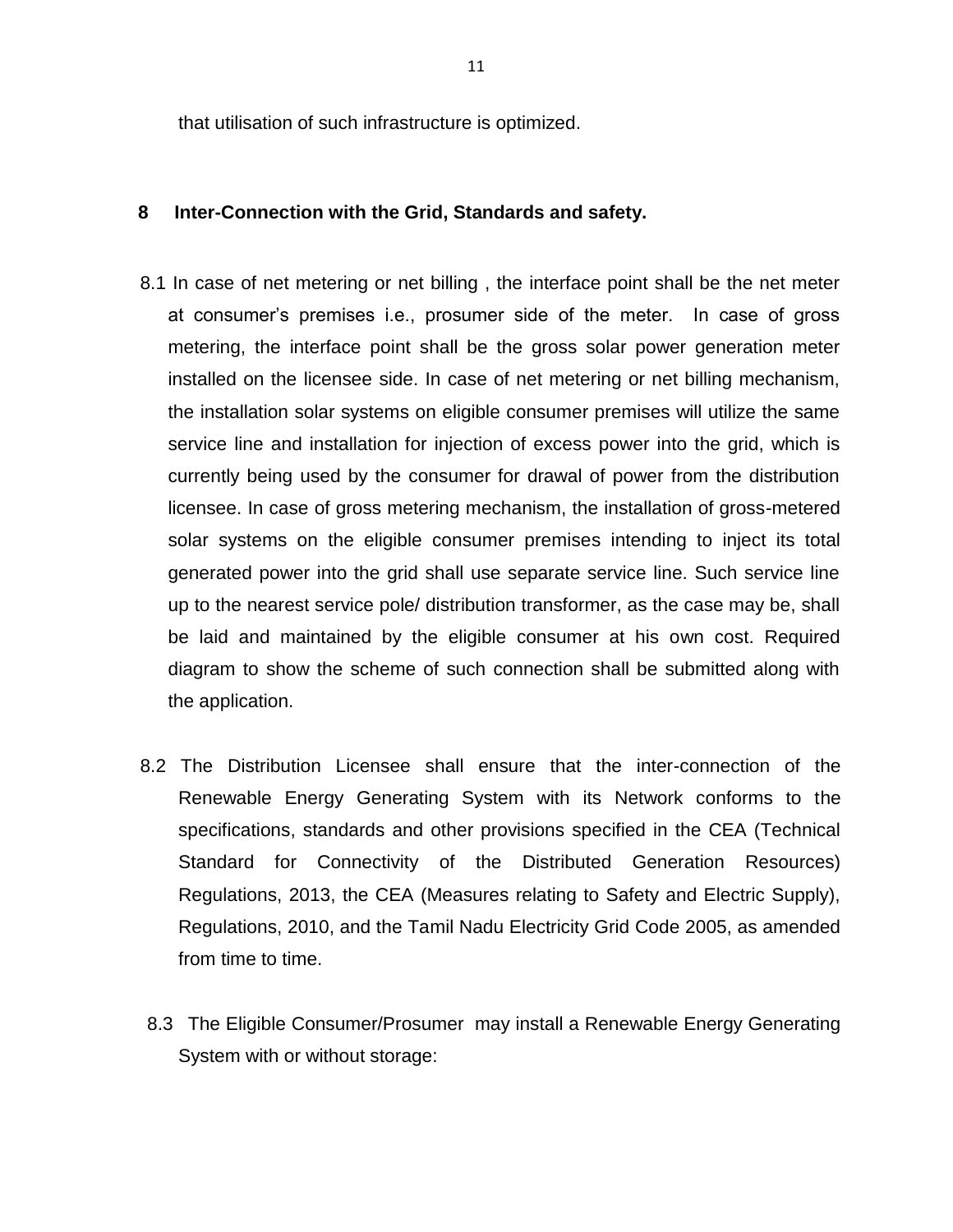Provided that, if an Eligible Consumer opts for connectivity with storage, the inverter shall have appropriate arrangement to prevent the power from flowing into the grid during the absence of grid supply to prevent electrical accidents, and that an automatic as well as manual isolation switch shall also be provided.

8.4 The Eligible Consumer shall be responsible for the safe operation, maintenance and rectification of any defect in the Renewable Energy Generating System up to the point of Net Meter or Renewable Energy Generation Meter, beyond which point such responsibility, including in respect of the Net Meter, shall be that of the Distribution Licensee:

Provided further that the Renewable Energy Generation Meter shall be maintained by the Distribution Licensee.

8.5 The Distribution Licensee shall have the right to disconnect the Renewable Energy Generating System from its network at any time in the event of any threat of accident or damage from such System to its distribution system so as to avoid any accident or damage to it:

Provided that the Distribution Licensee, considering the criticality, may call upon the Consumer to rectify the defect within a reasonable time

8.6 The solar power generator and equipments shall meet the requirement specified in the CEA"s (Technical Standards for connectivity of the Distributed Generation Resources) Regulations 2013 and as amended from time to time. The responsibility of operation and maintenance of the solar power generator including all accessories and apparatus lies with the solar power generators. The design and installation of the roof top Solar Photo Voltaic (SPV) should be equipped with appropriately rated protective devices to sense any abnormality in the system and carryout automatic isolation of the SPV from the grid. The inverters used should meet the necessary quality requirements. The protection logics should be tested before commissioning of the plant. Safety certificates for the installation should be obtained from the appropriate authorities.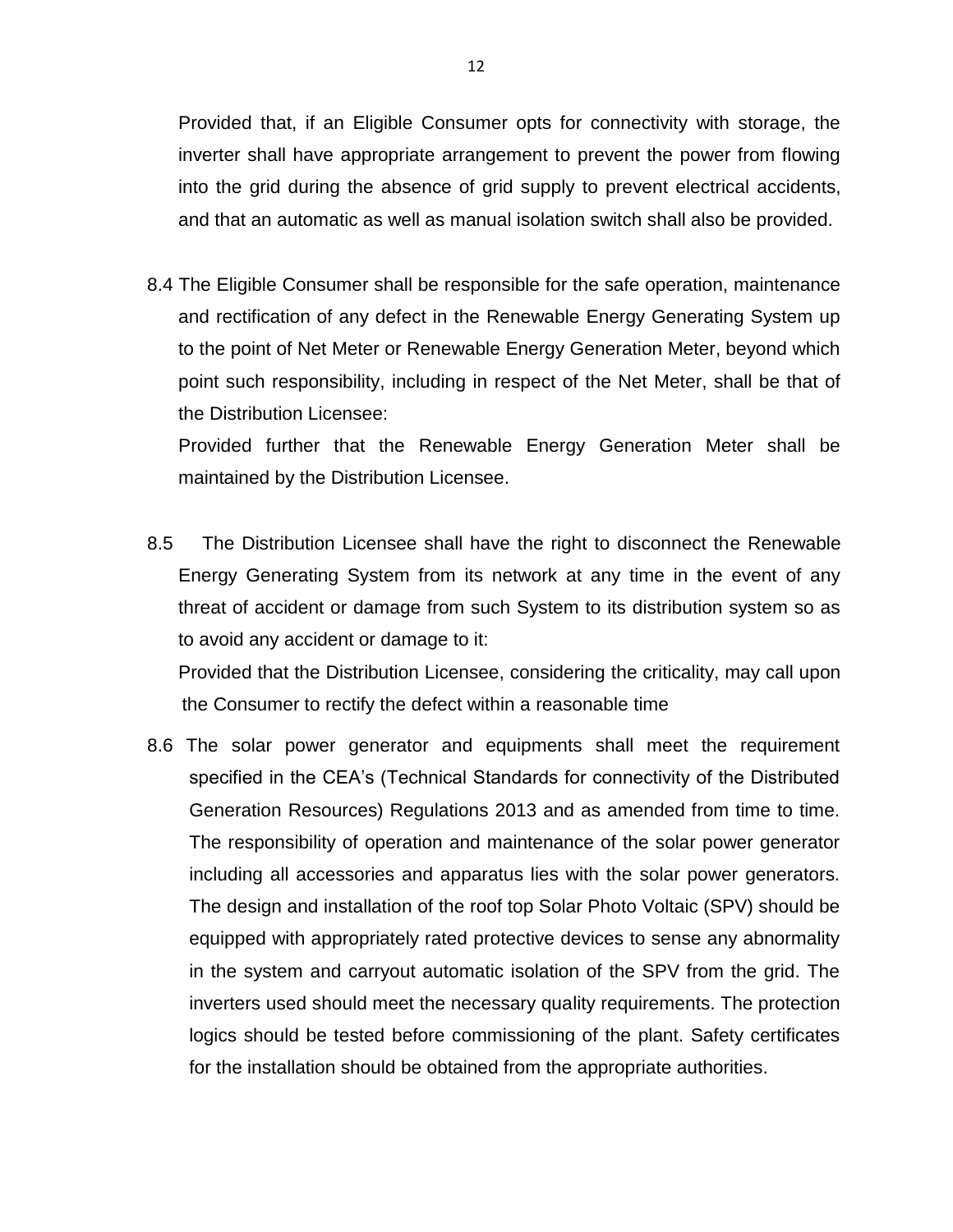- 8.7 The automatic isolation of the SPV should be ensured for no grid supply and low or over voltage conditions and within the required response time. Adequate rated fuses and fast acting circuit breakers on input and output side of the inverters and disconnect/Isolating switches to isolate DC and AC system for maintenance shall be provided. The consumer should provide for all internal safety and protective mechanism for earthing, surge, DC ground fault, and transients etc. as per the CEA regulation/standards.
- 8.8 The inverter should be a sine wave inverter suitable for synchronizing with the distribution licensee"s grid. The inverter shall have features of filtering out harmonics and other distortions before injecting the energy into the system of the Distribution Licensee.
- 8.9 Any battery backup shall be restricted to the consumer's network and the consumer shall be responsible to take adequate safety measures to prevent battery power/Diesel Generator (DG) power/backup power extending to distribution licensee's LT grid on failure of distribution licensee's grid supply.
- 8.10 To prevent back feeding and possible accidents when maintenance works are carried out by distribution licensee's personnel in his network, suitable isolator/ isolating disconnect switches which can be locked by distribution licensee personnel should be provided. This is in addition to automatic sensing and isolating on grid supply failure etc and in addition to internal disconnect switches. In the event of distribution licensee LT supply failure, the SPG has to ensure that there will not be any solar power being fed to the LT grid of distribution licensee. The consumer is solely responsible for any accident to human being/animals whatsoever (fatal/non-fatal/departmental/non departmental) that may occur due to back feeding from the SPG plant when the grid supply is off. The distribution licensee reserves the right to disconnect the consumer installation at any time in the event of such exigencies to prevent accident or damage to men and material.
- 8.11 All eligible consumers/ prosumers shall abide by all the codes and regulations issued by the CEA/Commission to the extent applicable and in force from time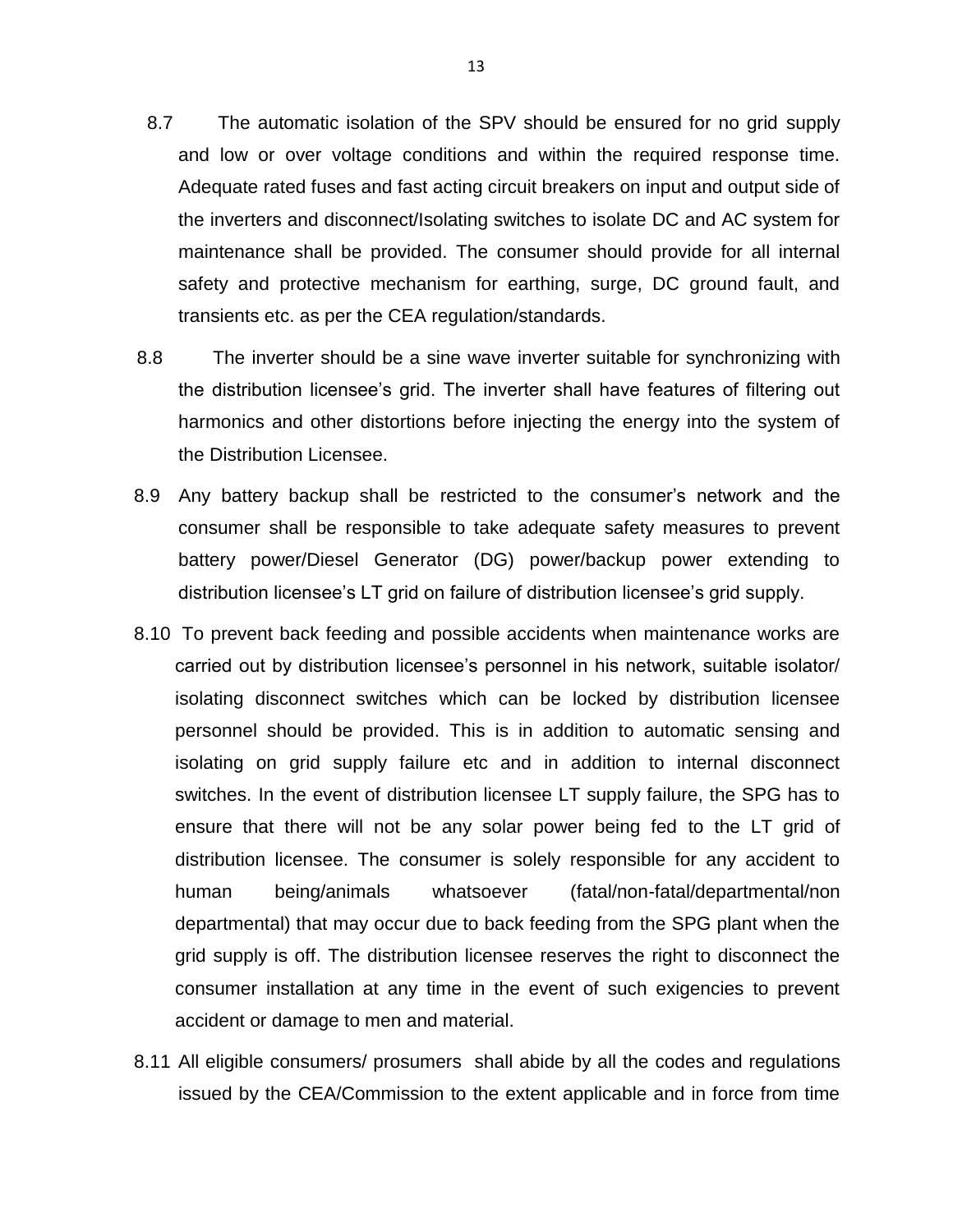to time. The eligible consumer/ prosumer shall comply with CEA/TNERC/CEIG/ distribution licensee"s requirements to the extent they are applicable with respect to safe, secure and reliable function of the SPG plant and the grid. The power injected into the grid shall be of the required quality in respect of wave shape, frequency, absence of DC components etc.

- 8.12 The SPG shall restrict the harmonic generation, flicker within the limit specified in the Indian Electricity Grid Code and relevant regulations issued by the Central Electricity Authority.
- 8.13 Grid Connected Renewable Energy Generating Systems connected behind the Consumer"s meter, and not opting for either Net Metering Arrangement or Net Billing Arrangement, shall be allowed only after prior intimation to the respective Distribution Licensee:

 Provided that the Consumer shall be responsible for ensuring that all necessary safeguarding measures as specified by Central Electricity Authority (CEA) are taken:

Provided further that the Commission may determine additional Fixed Charges or Demand Charges and any other Charges for such Grid Connected systems excluding Non-fossil fuel-based Cogeneration Plants, in the retail Tariff Order, if the Distribution Licensee proposes such additional Fixed Charges or Demand Charges and any other Charges for such systems, in its retail supply Tariff Petition, supported by adequate justification:

Provided also that in case the Consumer installs Renewable Energy Generating Systems behind the Consumer"s meter without prior intimation to the respective Distribution Licensee, then the total additional liabilities in terms of additional Fixed Charges or Demand Charges and any other Charges for such systems, shall be levied at twice the determined rate for such period of default.

8.14 The Licensee shall not be responsible for any accident resulting in injury to human beings or animals or damage to property that may occur due to backfeeding from the Renewable Energy Generating System when the grid supply is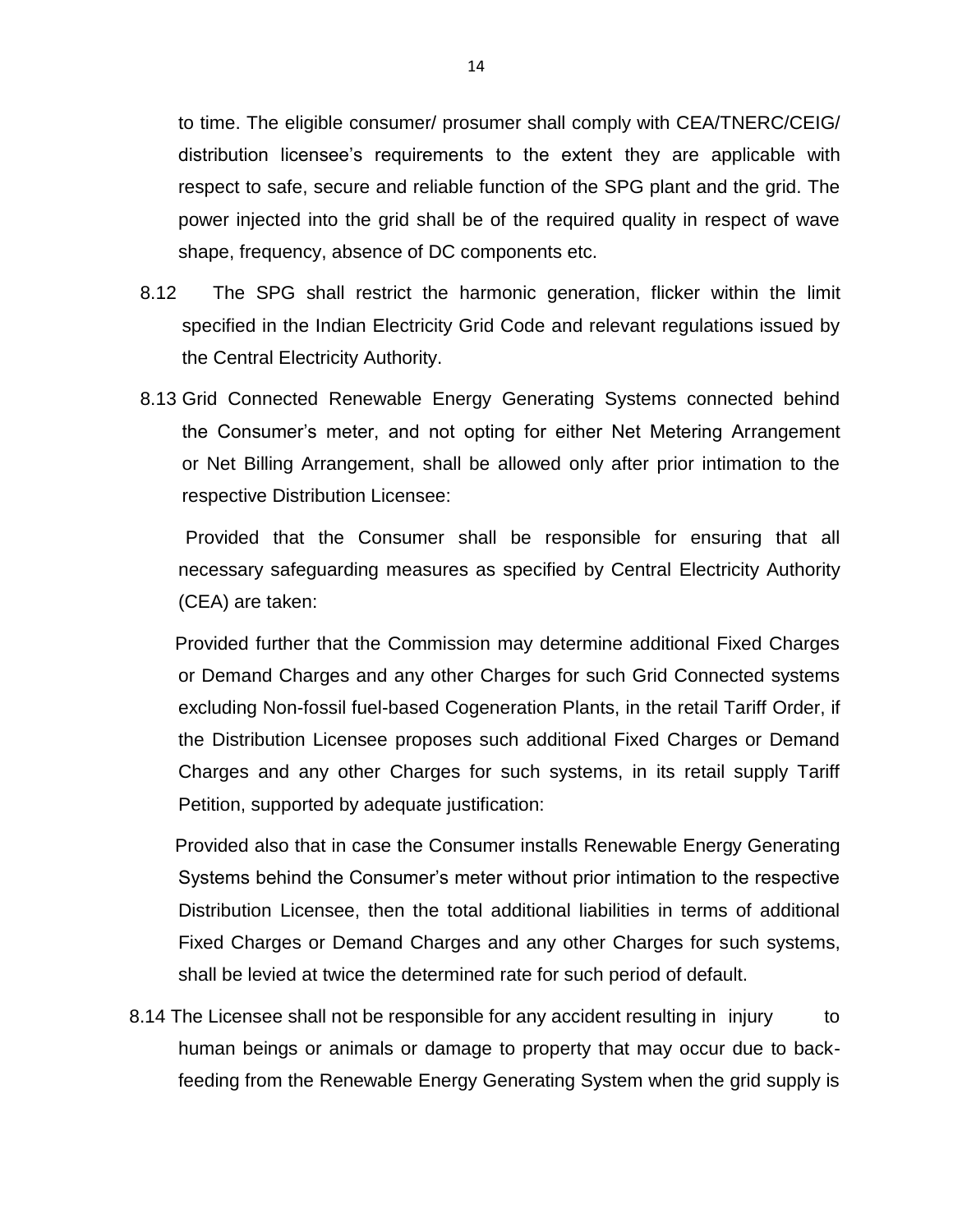off. The Licensee may disconnect the installation at any time in the event of such exigencies to prevent such accident.

## **9 Metering Infrastructure**

- 9.1 All meters installed at the Renewable Energy Generating System shall comply with the CEA (Installation and Operation of Meters) Regulations, 2006 and subsequent amendments thereof.
- 9.2 All meters shall have Advanced Metering Infrastructure (AMI) facility with RS 485 (or higher) communication port.
- 9.3 The Net Metering Arrangement shall include a single-phase or a three-phase Net Meter, as may be required, located at the point of inter-connection as ascertained by the Distribution Licensee.
- 9.4 Existing Meter in the premises of the Eligible Consumer shall be replaced by the Net Meter at the cost of the Consumer, in accordance with the provisions of the Electricity Supply Code.
- 9.5 If the Eligible Consumer is within the ambit of Time-of-Day ("ToD") Tariff, the Net Meter installed shall be capable of recording ToD consumption and generation.
- 9.6 The Distribution Licensee shall be responsible for the testing, installation, and maintenance of the metering equipment, and its adherence to the applicable standards and specifications.
- 9.7 The Eligible Consumer shall procure, at his own cost from the authorized suppliers by the Licensee, a Renewable Energy Generation Meter conforming to the applicable CEA Regulations to be installed at appropriate location to measure the energy generated from the Renewable Energy Generating System. If the meter is not available with the authorized suppliers, consumers can buy from open market and get them calibrated by the Licensee.
- 9.8 The Renewable Energy Generation Meter shall be maintained by the Distribution Licensee.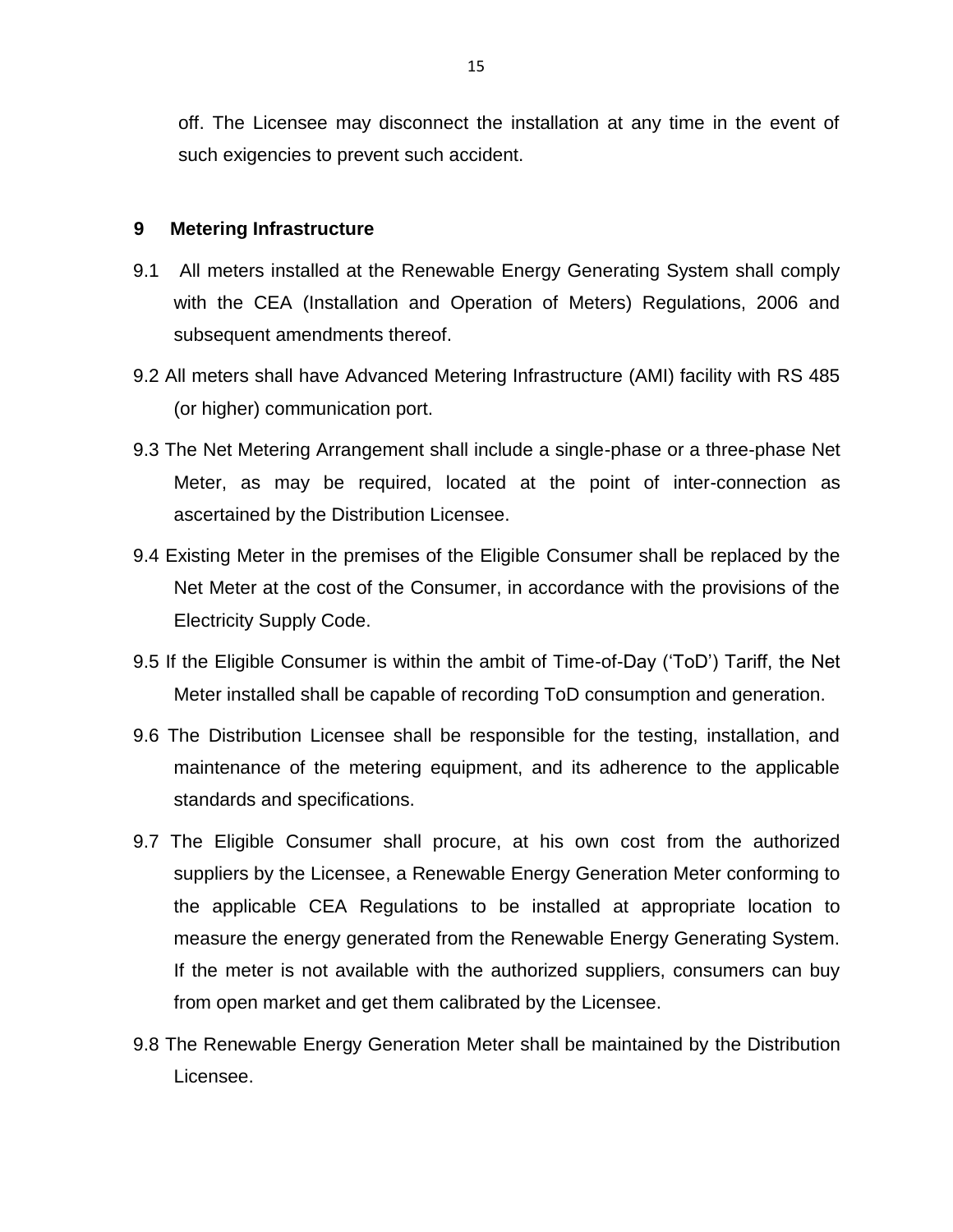- 9.9 All the meters under all mechanisms of this regulation such as Net Meter , Renewable Energy Generation Meter etc., shall be installed at such locations in the premises of the Eligible Consumer that would enable easy and safe access to the Distribution Licensee for inspection and meter reading at any time.
- 9.10 In case of Renewable Energy Generating System with capacity above 20 kW set up under Net Metering Arrangement, a Check Meter of appropriate class may be installed by the Distribution Licensee for the Renewable Energy Generation Meter:

Provided that installation of Check Meter shall be optional for Renewable Energy Generating System with capacity up to and including 20 kW.

9.11 In case of Renewable Energy Generating System set up under Net metering or net billing arrangement, an additional Check Meter for the Renewable Energy Generation Meter of appropriate class shall be installed by the Distribution Licensee at their option.

## **10 Net work charges:**

- 10.1 Net work charges shall be applicable to the prosumers categorised under net metering or net billing or net feed in mechanism , as determined by the commission under regulation 70 of TNERC ( Terms and conditions for determination of Tariff ) Regulations 2005, from time to time.
- 10.2 The extent of concession if any, to any category of consumers under proper justification shall be determined by the commission from time to time
- 10.3 The total units generated by the solar plant shall be reckoned for calculation of network charges.
- 10.4 The net work charges determined by the Commission for respective HT/LT category shall be payable by all existing and new consumers/ prosumers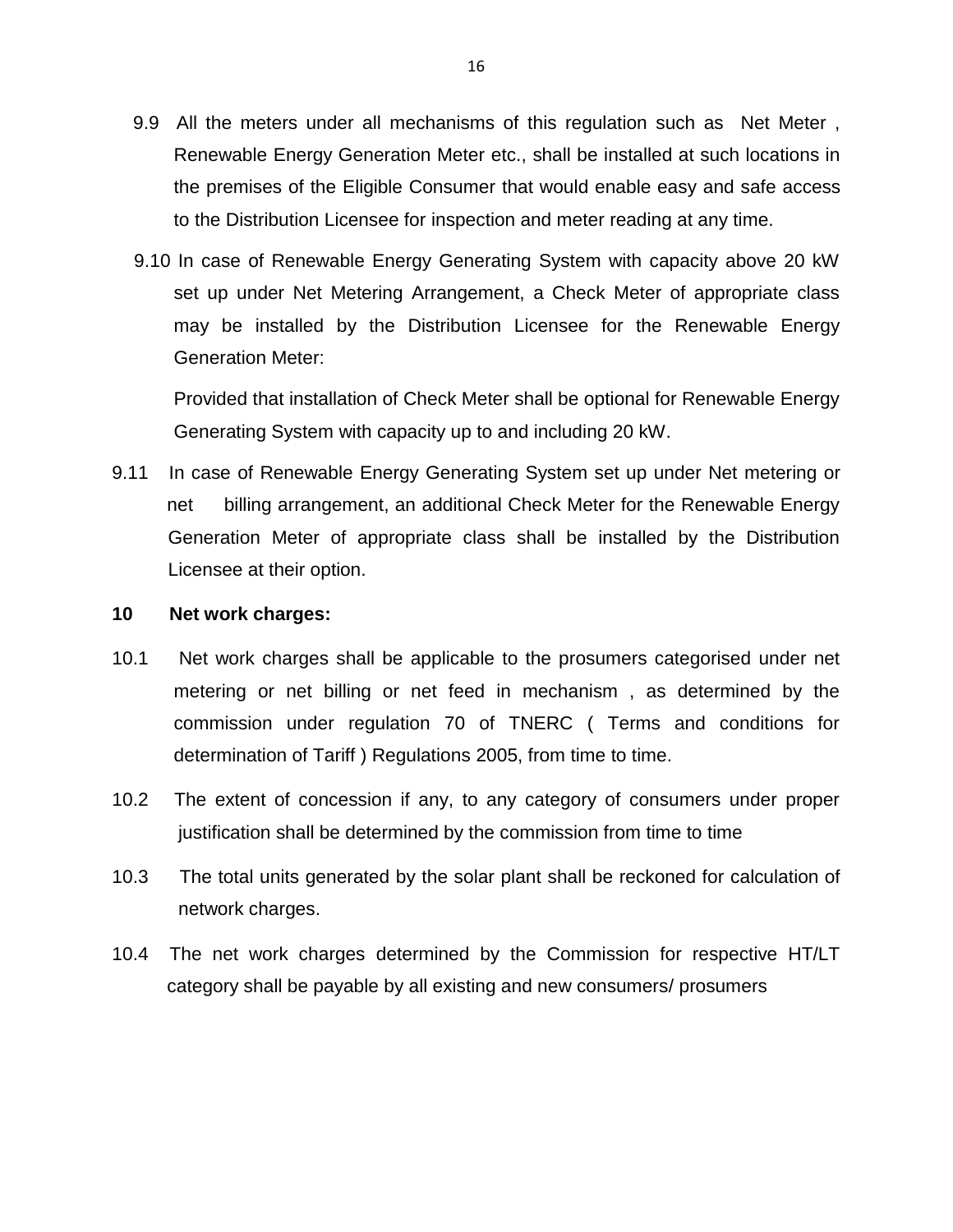## **11 General Conditions**

- 11.1 The seniority of applications under all categories of this regulation shall be considered on first come, first serve basis.
- 11.2 At the end of one-year period, the Distribution Licensee shall furnish the capacity of Solar PV system installed under net metering, Net billing and gross metering mechanism , the impact of such solar systems on the grid and on the other factors of the distribution licensee to the Commission . Any amendment , if required, may be considered after due consideration of comments/ objections/ recommendations of the various stakeholders.
- 11.3 The Distribution Licensee shall update the Distribution Transformer-wise,Power Transformer wise capacity available and the cumulative capacity of the Renewable Energy Generating Systems installed under Net Metering/Gross Metering arrangements quarterly, and provide the information on its website every quarter .
- 11.4 The Distribution Licensee shall make available the Agreement formats on its website, along with the applicable procedure and Application and other relevant forms, within two months of notification of these Regulations.
- 11.5 In case the Eligible Consumer / Prosumer leaves the system or changes the Supply Licensee, the excess electricity shall be considered in the following manner:
	- a) The unadjusted Units as on date of leaving the system or changing the Supply Licensee shall be compensated at the Generic Tariff, and adjusted along with the final bill settlement with the existing Supply Licensee;
	- b) Any injection of electricity without entering into a new Net Metering Agreement with the new Supply Licensee shall be considered as inadvertent injection and shall not be paid for by the new Supply Licensee.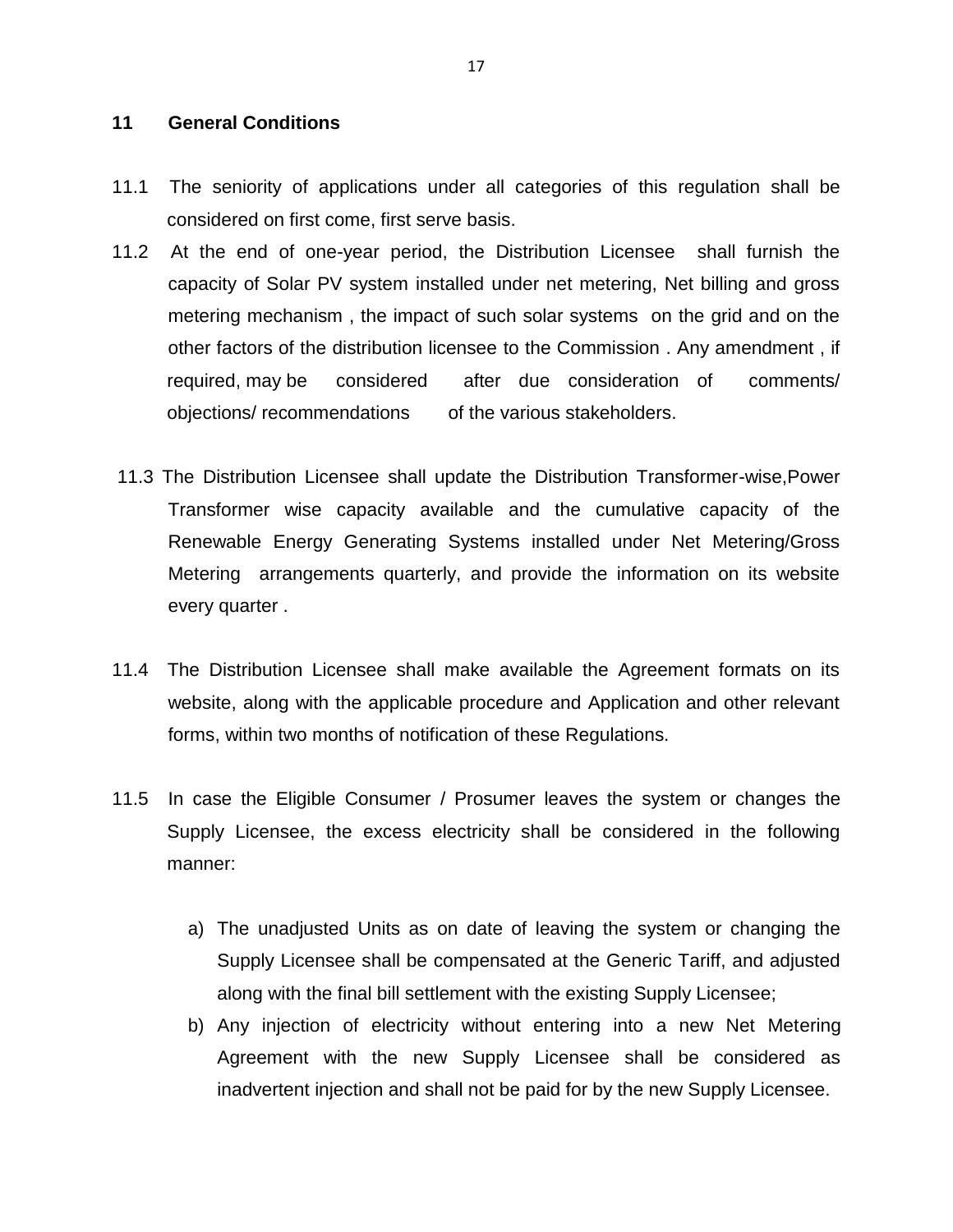# **12 Energy accounting during meter defect / failure / burnt**

- 12.1 In case of defective/failure/burnt condition of any meter, the Distribution Licensee shall replace the meter as specified in the Electricity Supply Code.
- 12.2 The electricity generated by the Renewable Energy Generating System during the period in which the meter is defective shall be determined based on the readings of the Check Meter or the reading / consumption recorded in the inverter. Provided that if the Check Meter is not installed or the energy is not recorded in the inverter or the energy recorded in the inverter is erratic , then the electricity generated shall be considered equal to the average monthly generation in the last one year or such shorter period as available.
- 12.3 The consumption of the Consumer during the period in which the Consumer meter or Net Meter is defective shall be determined as specified in the Electricity Supply Code.
- **13 Renewable Purchase Obligation**
- 13.1 The quantum of electricity consumed by the Eligible Consumer from the Renewable Energy Generating System under the Net Metering Arrangement shall qualify towards his compliance of RPO, if such Consumer is an Obligated Entity.
- 13.2 The quantum of electricity consumed by the Eligible Consumer from the Renewable Energy Generating System under the Net Metering arrangement shall, if such Consumer is not an Obligated Entity, qualify towards meeting the RPO of the Distribution Licensee.
- 13.3 All units of Renewable Energy purchased by the Distribution Licensee shall qualify towards meeting its RPO.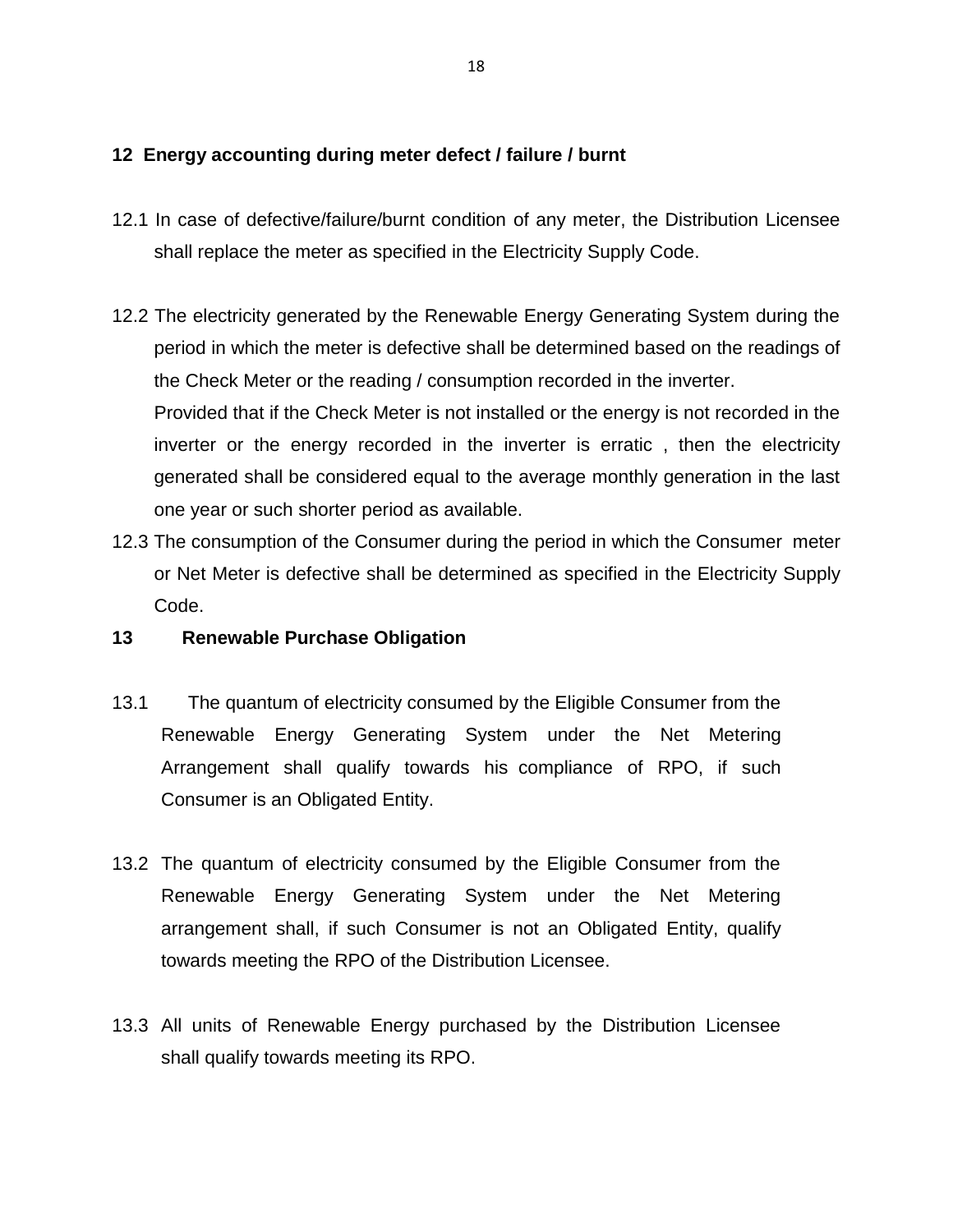13.4 Under the Net Billing Arrangement and Gross metering arrangement , the entire quantum of electricity recorded by the Generation Meter shall qualify towards meeting the RPO of the Distribution Licensee.

# **14 Eligibility under Renewable Energy Certificate mechanism**

The Renewable Energy generated by an Eligible Consumer under the Net Metering Arrangement or the Net Billing Arrangement under these Regulations shall not be eligible for issuance of Renewable Energy Certificate.

# **15 Procedure for Application and Registration**

 15.1 The Eligible Consumer shall apply to the concerned Distribution Licensee for connectivity of the Grid Interactive Solar System with the Licensee"s Network along with following registration fee either through online or submit the application in the prescribed form ( Annexed ) at the section office.

| SI.No.         | Description                      | <b>Registration fee</b>    |
|----------------|----------------------------------|----------------------------|
| 1              | $LT - up to 20 KW$               | Rs.500                     |
| 2              | $LT - above 20$ KW and up to 150 | Rs.500 up to 20KW and      |
|                | <b>KW</b>                        | Rs.100 therafter for every |
|                |                                  | 20KW or part there of.     |
| 3              | HT- above 150KW and up to        | Rs.5000                    |
|                | 500KW                            |                            |
| $\overline{4}$ | HT- above 500 KW to less than 1  | Rs.10000                   |
|                | <b>MW</b>                        |                            |

- 15.2. In case the application form submitted in hard copy form, the same shall be scanned and uploaded on the website as soon as it is received.
- 15.3. Acknowledgement with the registration number for that application shall be generated and intimated to the applicant within three working days of receipt of application. In case of applications being received online , the acknowledgement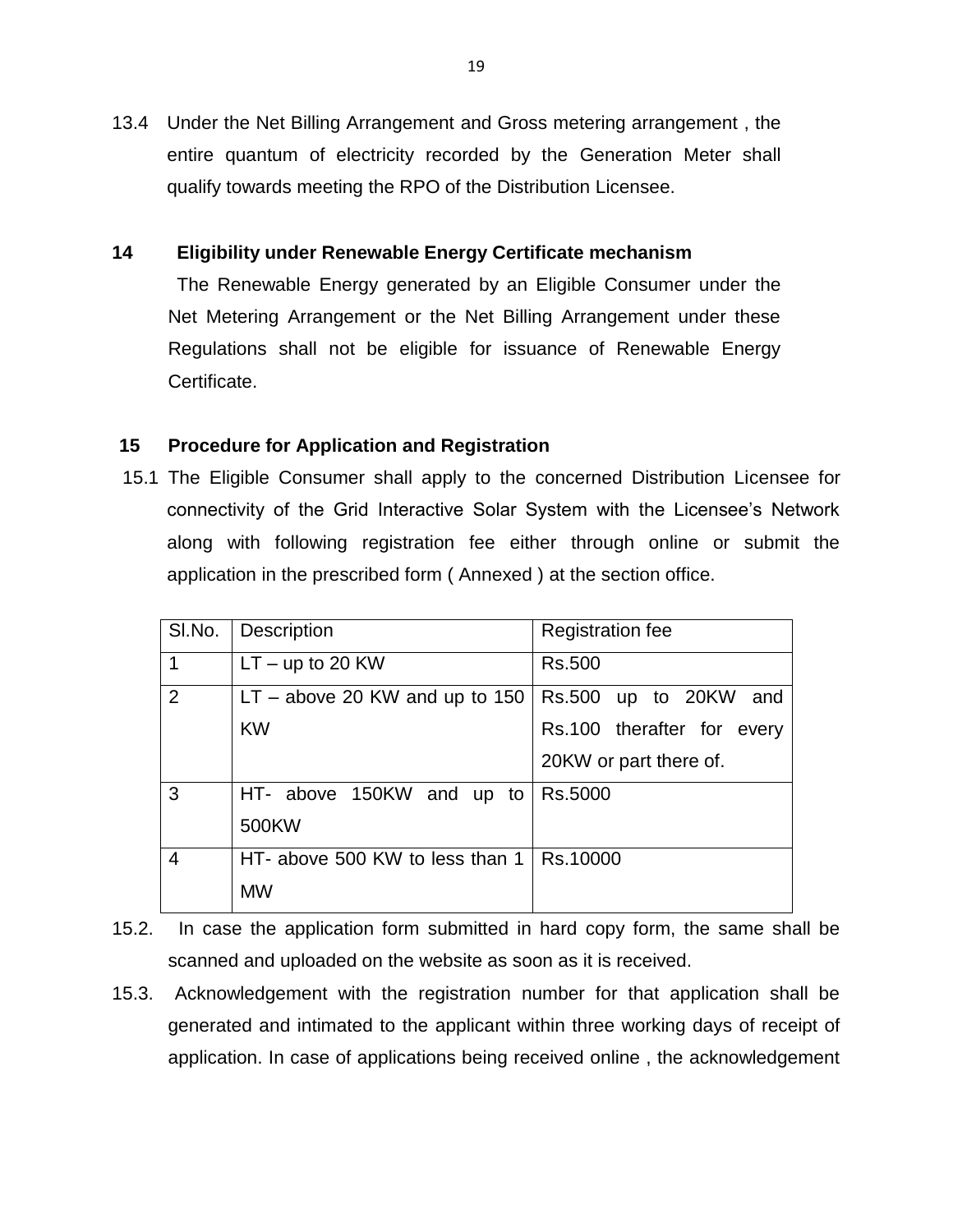with the registration number shall be generated and communicated to the applicants through e mail.

- 15.4. In case of any deficiencies in the application form, the same shall be intimated within 3 working days from the date of receipt of application . The consumer shall rectify the defects and resubmit within 7 days to retain the registration number. If the application form is not submitted with rectification within 7 days the application shall stand cancelled and the registration fee shall be forfeited.
- 15.5. The application shall be deemed to be received on the date of generation of acknowledgement with registration number.
- 15.6. The distribution licensee shall evolve technical feasibility within 15 working days from the date of registration of application.
	- 15.7. The technical feasibility shall be conducted on the following aspects and any other which the licensee considers appropriate :
		- i AC Voltage level at which connectivity is sought;
		- ii Sanctioned Load / Contract Demand of the Applicant;
		- iii Rated Output AC Voltage of the proposed Renewable Energy Generating System;

iv Available cumulative capacity of relevant Distribution Transformer/ power Transformer.

- 15.8 If found technically feasible, the Distribution Licensee shall, within 7 working days of the completion of the feasibility study, convey its approval for installing the Renewable Energy Generating System. The approval shall indicate the maximum permissible capacity of the System, and shall be valid for a period of 6 months from the date of approval, or such extended period as may be agreed to by the Distribution Licensee
- 15.9. The Applicant shall, within the period of validity of such approval, submit the work completion report, along with relevant details (such as technical specifications,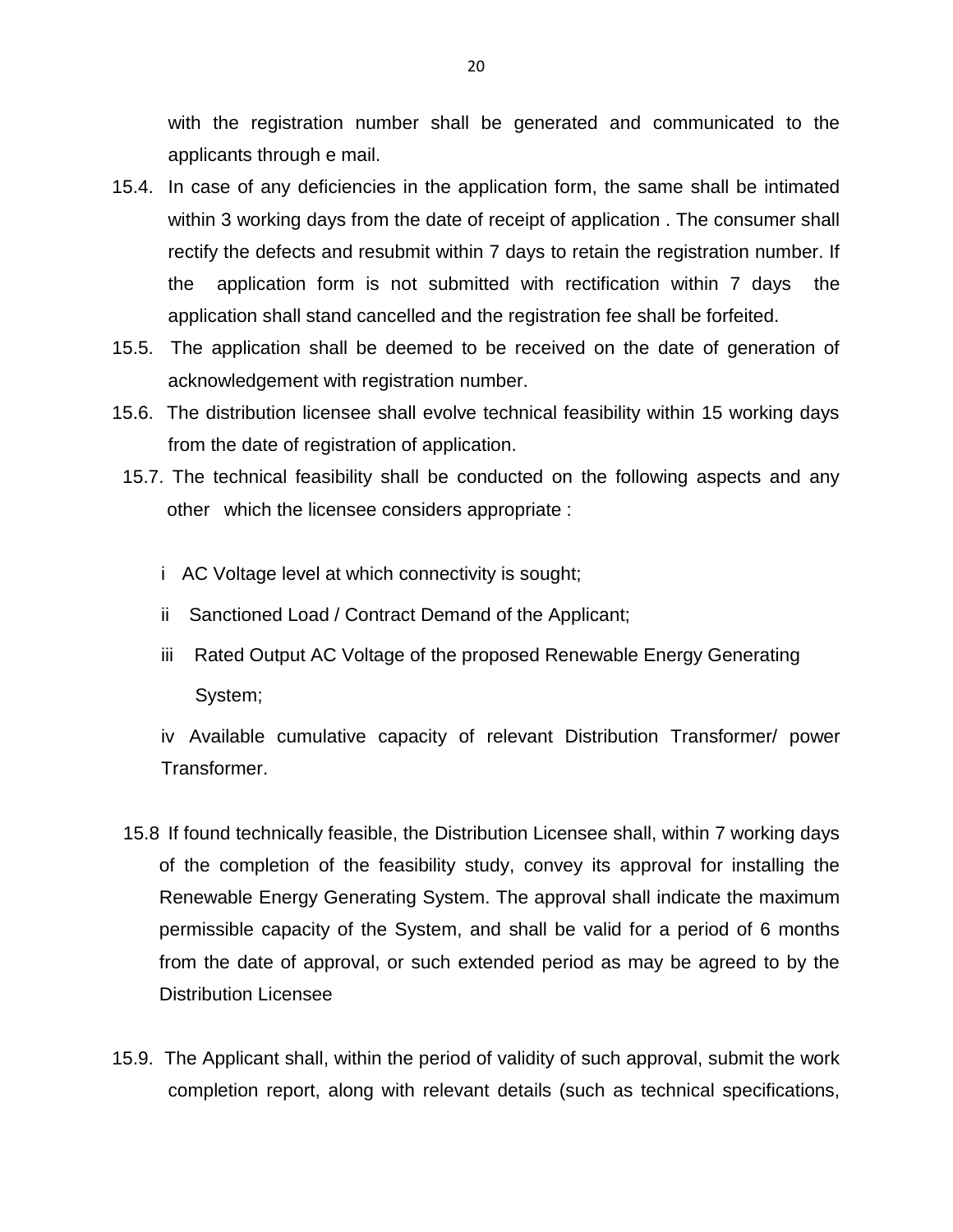test reports received from manufacturer / system provider, safety certificate from CEIG as may be applicable etc.), with a request to the Distribution Licensee for the testing and commissioning of the Renewable Energy Generating System..

- 15.10 . The Distribution Licensee shall complete the testing and commissioning of the System within 10 working days from receipt of such request and shall install the bidirectional meter and synchronise the Renewable Energy Generating System within 10 days thereafter.
- 15.11 The applicant and Licensee shall enter in to agreement in the prescribed format after the solar system is installed but before it is synchronized with the network.
- 15.12. The commissioning test of the Solar PV System shall be carried out in the presence of representatives of consumer/owner of Rooftop Solar PV System, and concerned officer of the distribution licensee. The commissioning certificate shall be signed by all the above named parties.
- 15.13. The Commissioning certificate must contain of the following details:
	- i. Details of Solar PV panels including name of the manufacturer, type, size/capacity of the panels, etc.;
	- ii. Details regarding inverter, types of inverters and size;
	- iii. Total capacity of the Solar PV Plant;
	- iv. Details of meter installed along with the types of meter accuracy, serial number, etc.
- 15.14 The formats of contract agreement and installation certificate shall be placed in the web portal of the Dist licensee.
- 15.15 The application tracking mechanism based on the unique registration number shall be provided by the distribution licensee through web-based module or any other mode to monitor the status of processing of the application like receipt of application, site inspection, meter installation, commissioning, etc
- 15.16 Consumer shall have the option of purchasing the bidirectional meter from the authorized suppliers which shall be tested and installed by the Licensee.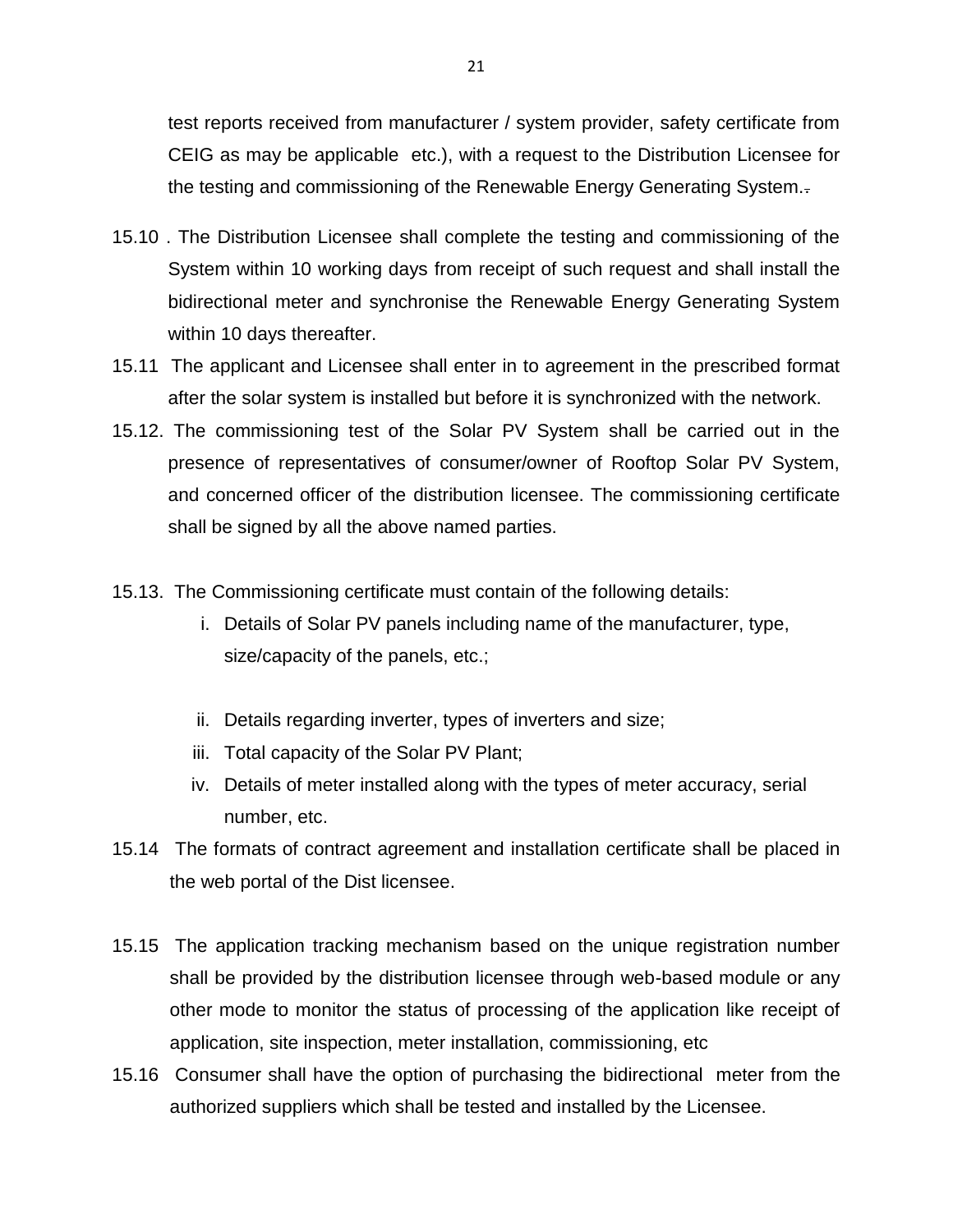- 15.17 The timelines as specified in these regulations shall be adhered to by the Licensee.
- 15.18 The Distribution licensee shall take necessary action to comply with provisions prescribed in adhere to Rule 11(4) of Electricity (Consumer) Rules 2020.

#### **16 Access and Disconnection**

- 16.1 The Eligible Consumer shall provide access to the Licensee to the metering equipment anddisconnecting devices of Renewable Energy Generating System, both automatic and manual.
- 16.2 If, in an emergent or outage situation, the Licensee cannot access the disconnecting devices of the Renewable Energy Generating System, both automatic and manual, it may disconnect power supply to the premises.
- 16.3 Upon termination of this Agreement under Clause 5, the Eligible Consumer shall disconnect the Renewable Energy Generating System forthwith from the Network of the Licensee.

## **17 . Connection Agreement**

- 17.1. The Distribution Licensee and Eligible Consumer shall enter into a Connection Agreement after approval of connectivity of the Renewable Energy Generating System with the distribution Network but before the start of actual generation from the System.
- 17.2 A model Grid connected SPG plant agreement is provided at Annexure , which the Distribution Licensee may modify suitably, subject to consistency with these Regulations with the approval of the Commission..
- 17.3 The Connection Agreement shall remain in force for twenty five years: Provided that the Eligible Consumer may terminate the Agreement at any time by giving 90 days" notice to the Distribution Licensee:
- 17.4 Any eligible consumer/Prosumer, who intends to discontinue net metering arrangement with the distribution licensee shall be allowed, subject to a written notice to the distribution licensee made at least one month in advance. Any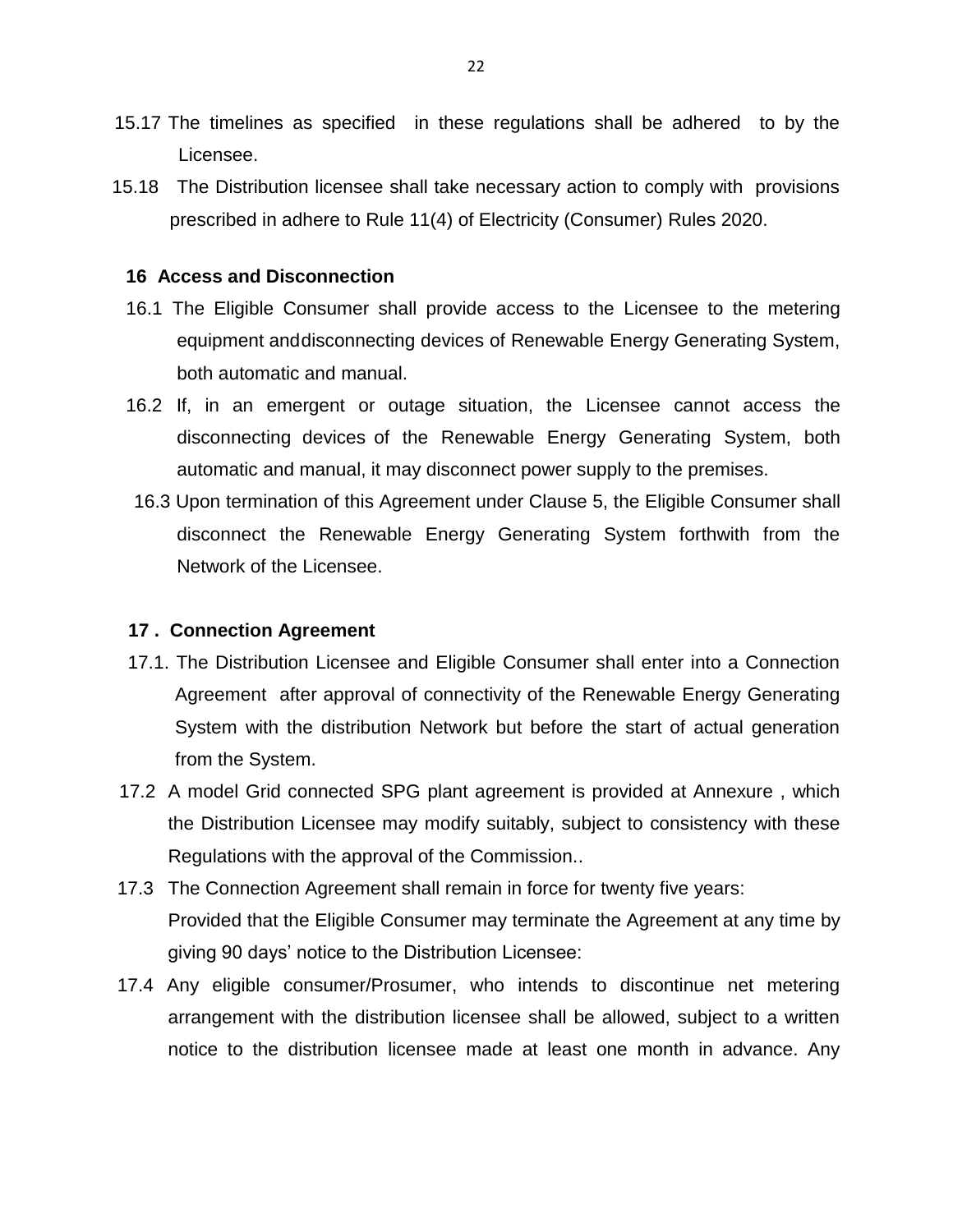excess energy generation remaining unadjusted as on the date of termination of the agreement shall not be adjusted by the distribution licensee.

Provided further that the Distribution Licensee may terminate the Agreement by giving 30 days" notice, if the Eligible Consumer breaches any term of the Agreement and does not remedy such breach within 30 days, or such other longer period as may be provided, of receiving notice from the Licensee of such breach, or for any other valid reason to be communicated in writing:

Provided also that the Distribution Licensee may terminate the Agreement by giving 15 days" notice in case the consumer fails to pay his dues in a timely manner or indulges in any malpractices:

Provided also that the Agreement may be terminated at any time by mutual consent.

- 17.5 Any unbilled energy generation as on the date of termination of the agreement shall be paid within one month from the date of termination of agreement by the distribution licensee.
- 17.6 The Eligible Consumer shall, upon termination of the Agreement, disconnect forthwith its Renewable Energy Generating System from the Distribution Licensee"s Network.

## **18. Power to give directions**

Subject to provisions of the Act, the Commission may from time to time issue such directions and orders as considered appropriate for implementation of these Regulations.

# **19. Power to relax**

The Commission may by general or special order, for reasons to be recorded in writing, and after giving an opportunity of hearing to the parties likely to be affected, may relax any of the provisions of these Regulations on its own motion or on an application made before it by an interested person.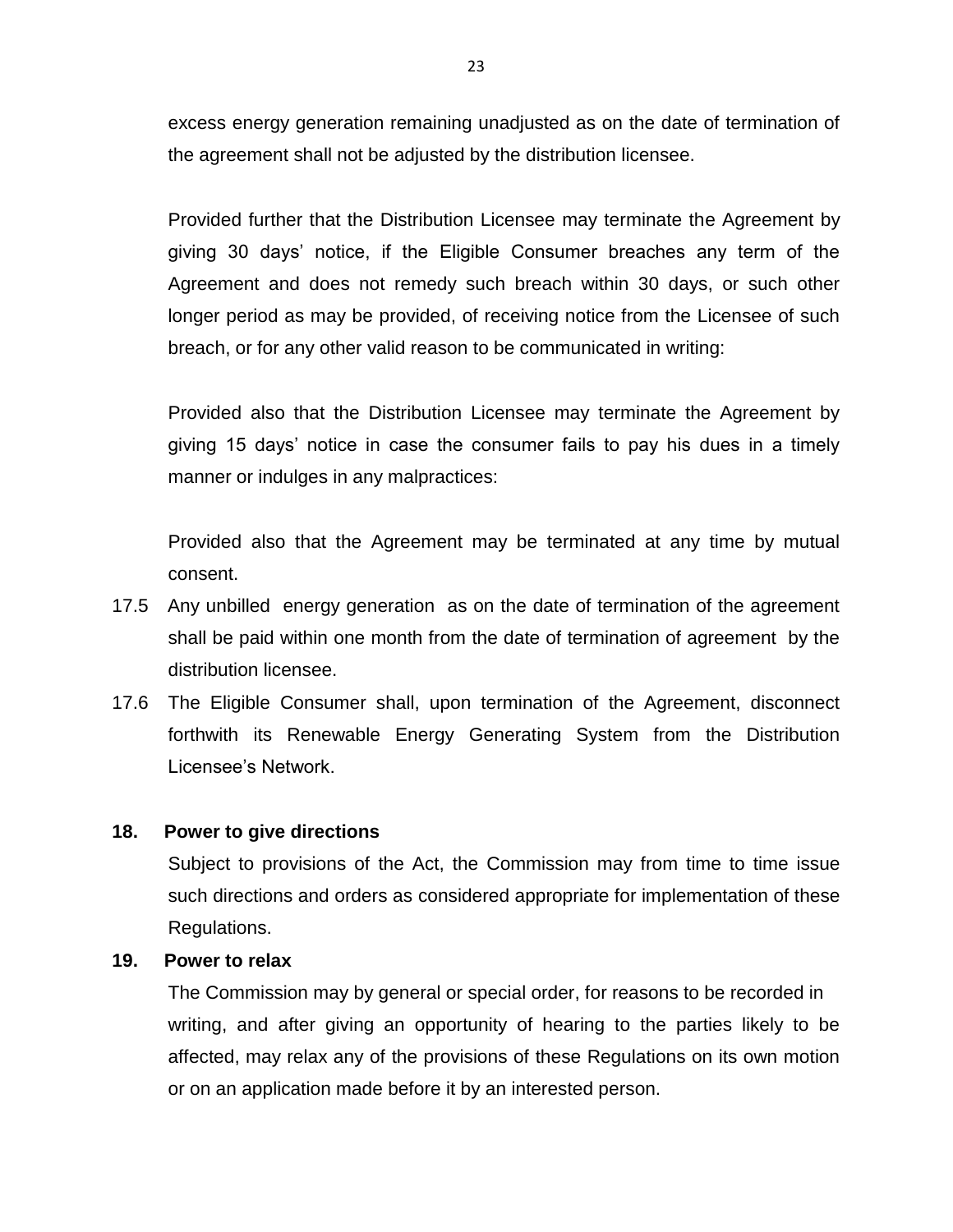# **20. Power to amend**

The Commission may from time to time add, vary, alter, suspend, modify, amend or repeal any provisions of these Regulations for reasons to be recorded.

These regulations supersede the earlier regulations and statutory orders issued by the Commission so far and for all practical and resolutions of disputes, only these regulations shall prevail without prejudice to all actions taken and orders issued under the earlier orders and regulations.

# **21 . Power to remove difficulties**

If any difficulty arises in giving effect to the provisions of these Regulations, the Commission may, by an order, make such provisions, not inconsistent to the provision of the Act and these Regulations, as may appear to be necessary for removing such difficulty.

# **(By order of the Tamil Nadu Electricity Regulatory Commission)**

**(S.Chinnarajalu) Secretary**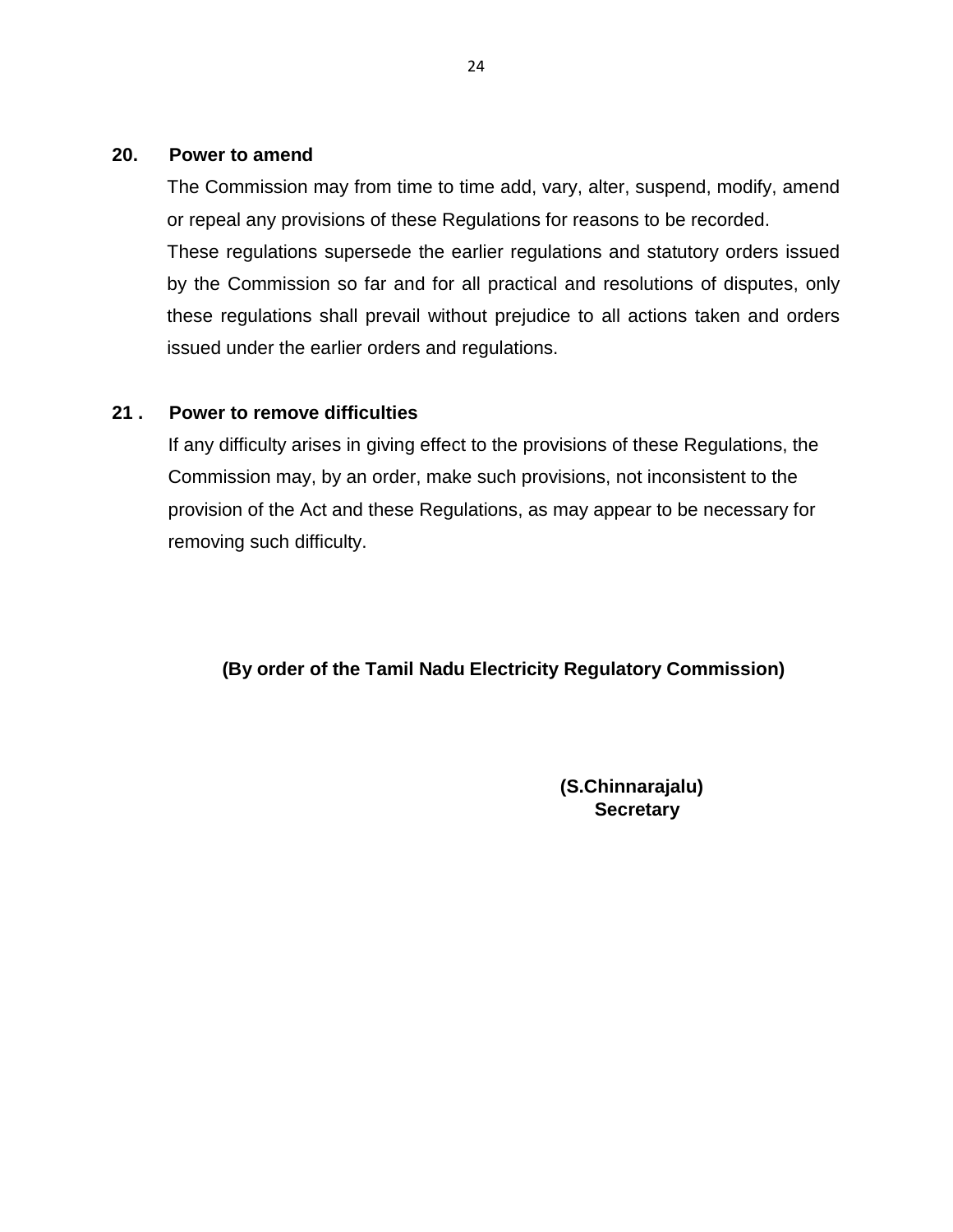# $Form - 1$

# **Application Form for Installation of Grid- Connected Solar Energy Generating System**

To: The Section Officer/Designated Officer Distribution Licensee [name of office]

 Photo of applicant(s)

I. I / we herewith apply and request for Grid – Connected Solar Energy

 generating system to be connected to the service connection of following details:

| 1.               | Name(s) of applicant(s) in full                                                                                    |  |
|------------------|--------------------------------------------------------------------------------------------------------------------|--|
| $\overline{2}$ . | Address of the premises<br>at<br>the<br>which<br>solar<br>energy<br>generation system is<br>to<br>bel<br>installed |  |
| $\overline{3}$ . | Address for communication                                                                                          |  |
| 4.               | Service connection number                                                                                          |  |
| 5.               | Service connection tariff                                                                                          |  |
| 6.               | Sanctioned Load / Contracted<br>Demand                                                                             |  |
| $\overline{7}$ . | Mobile number(s)                                                                                                   |  |
| 8.               | Email ID                                                                                                           |  |
| 9.               | Proposed AC capacity of the<br>solar system to be installed                                                        |  |
|                  | 10. Roof Top or Ground Mounted                                                                                     |  |
| 11.              | Net Metering / Net Feed-in /                                                                                       |  |
|                  | <b>Gross Metering</b>                                                                                              |  |
| $\overline{12.}$ | Solar grid inverter make,<br>type and capacity                                                                     |  |
| 13.              | Solar grid inverter has automatic<br>isolation protection (Y/N)?                                                   |  |
| 14.              | <b>Has a Solar Generation Meter</b><br>been installed (Y/N)?                                                       |  |
| 15.              | Make capacity sl.no of the<br>Generation meter                                                                     |  |
| 16.              | Expected date of commissioning<br>of solar PV system.                                                              |  |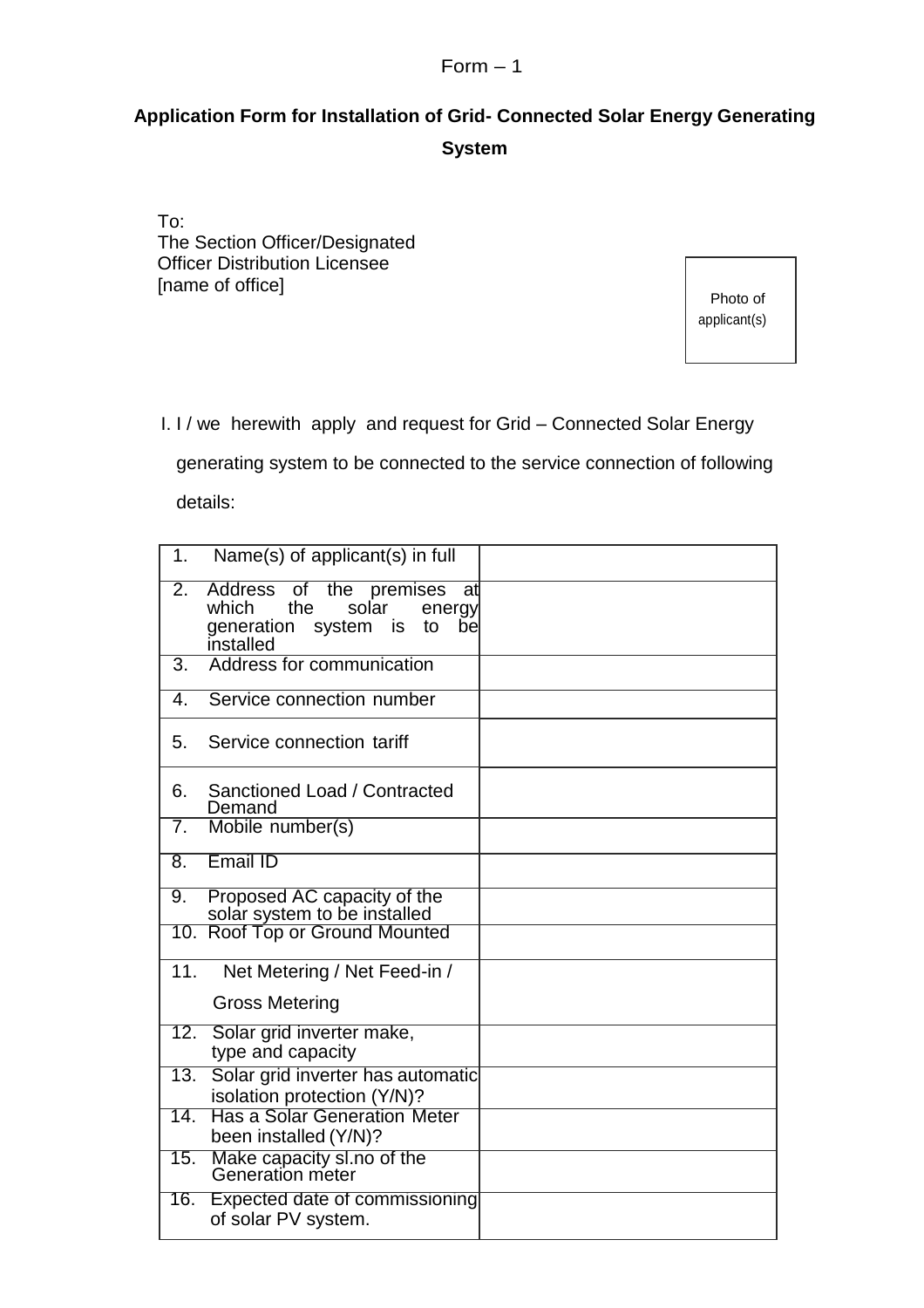- I. I / We agree to pay the required charges as demanded in accordance with the Rules, Codes and Regulations.
- II. I / We agree to install the plant in accordance with the protection and Safety Standards as mandated in the Regulations relating to Safety.
- III. I / We agree to enter in to the agreement as per the regulation.
- IV. I agree to bear the entire cost of erection of separate service line, to inject the total generated power in to the grid in case of gross metering arrangement.

Name(s) :

Date:

Signature(s) :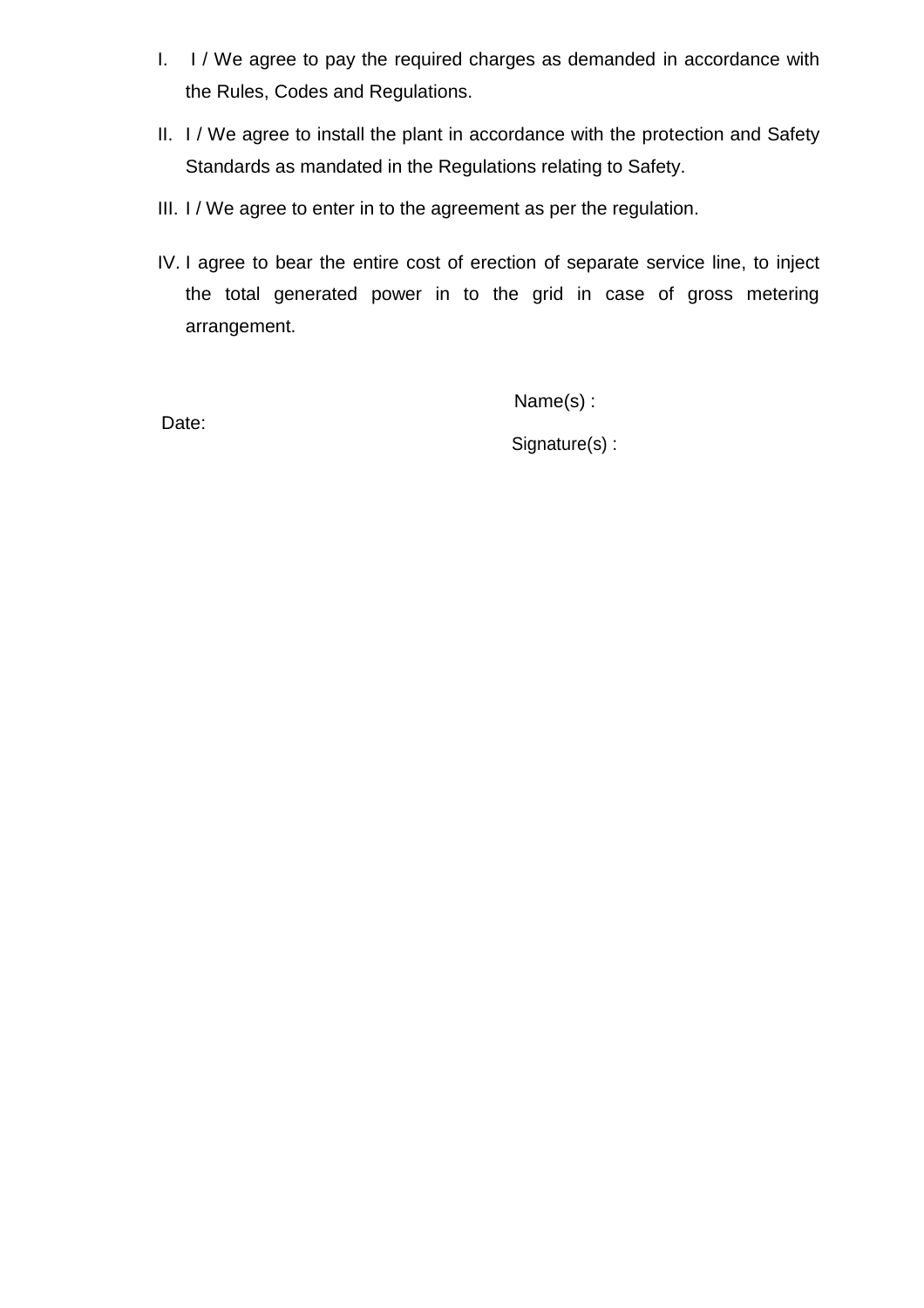Grid – Connected Solar Energy Application Acknowledgement

Received an application for Grid – Connected Solar Energy Generating System,

Name(s).

Date:

Service Connection number:

Application registration no.:

Solar Plant Capacity:

Net Metering / Net Feed-in / Gross Metering :

Name of Officer: Signature

Designation/TANGEDCO

List of documents attached with application form (to be uploaded)

- 1. Copy of ownership / lease deed in case of ground mounted solar energy generating system.
- 2. Proof of payment of registration fee.
- 3. Diagram showing the layout of premises, metering location and service line configuration etc., in case of gross metering.

**(By order of the Tamil Nadu Electricity Regulatory Commission)**

**(S.Chinnarajalu) Secretary**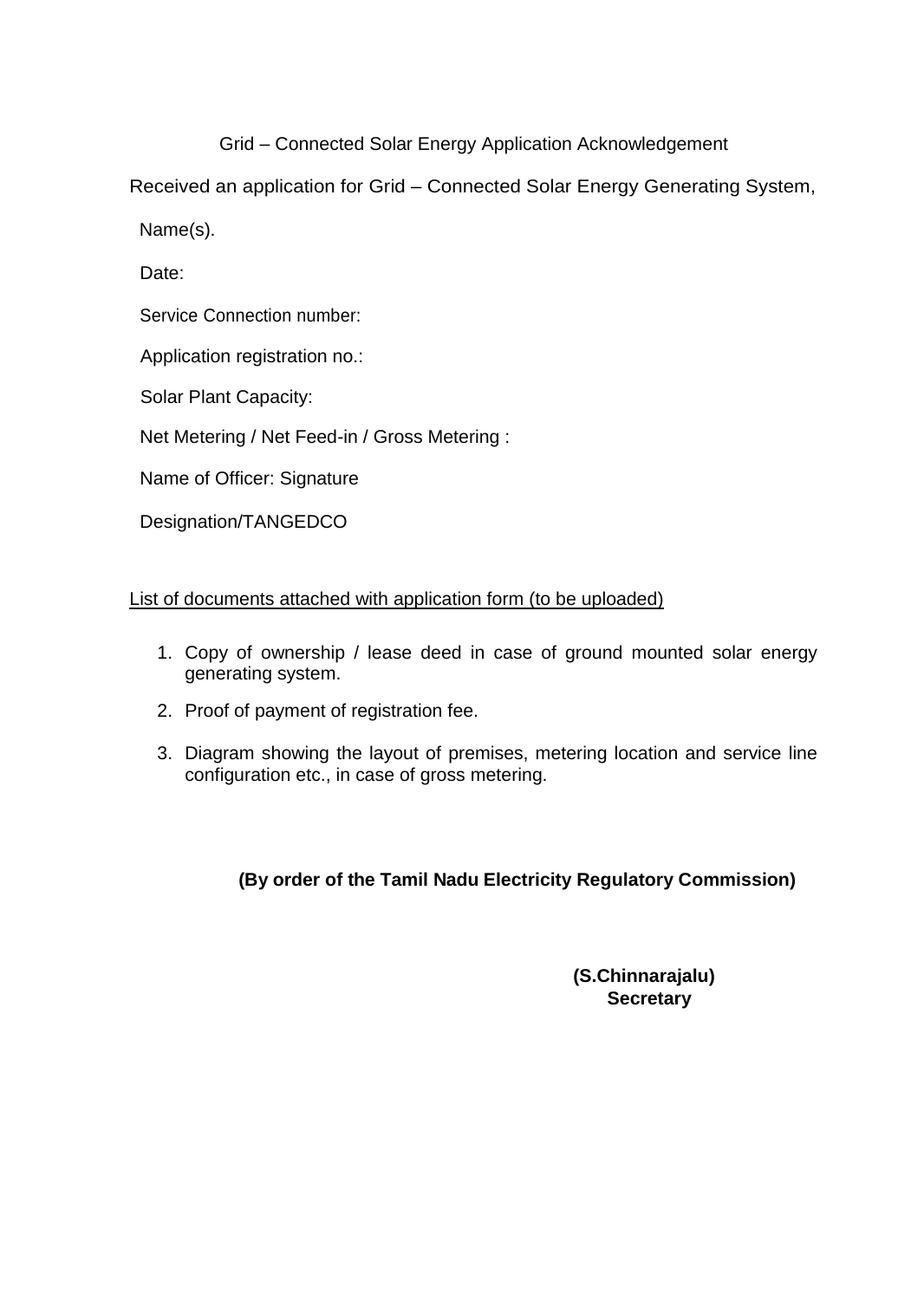#### **FORM – 2**

#### **Grid – Connected Solar Power Generation Plant Agreement**

This Agreement is made and entered into at (location) ……… on this (date)……..day of (month)……. between the Eligible Consumer, residing at (address) as first party

AND

……………… Distribution Licensee (herein after called as Licensee) and having its registered office at (address)………………... as second party of the agreement

And whereas, the Licensee agrees to permit eligible consumer's SPG plant of capacity ……… watts at the premises of …………………. and as per conditions of this agreement and regulations / orders issued by the Tamil Nadu Electricity Regulatory Commission, from time to time for Net Metering / Net Feed-in / Gross Metering Mechanism.

Both the parties hereby agree to as follows:

## **1. Eligibility**

Eligibility for Net Metering / Net Feed-in / Gross Metering shall be as specified in the relevant Regulations / Codes / Orders of the Tamil Nadu Electricity Regulatory Commission. Eligible consumer is required to be aware, in advance, of the standards and conditions, his system has to meet for being integrated into grid / distribution system.

1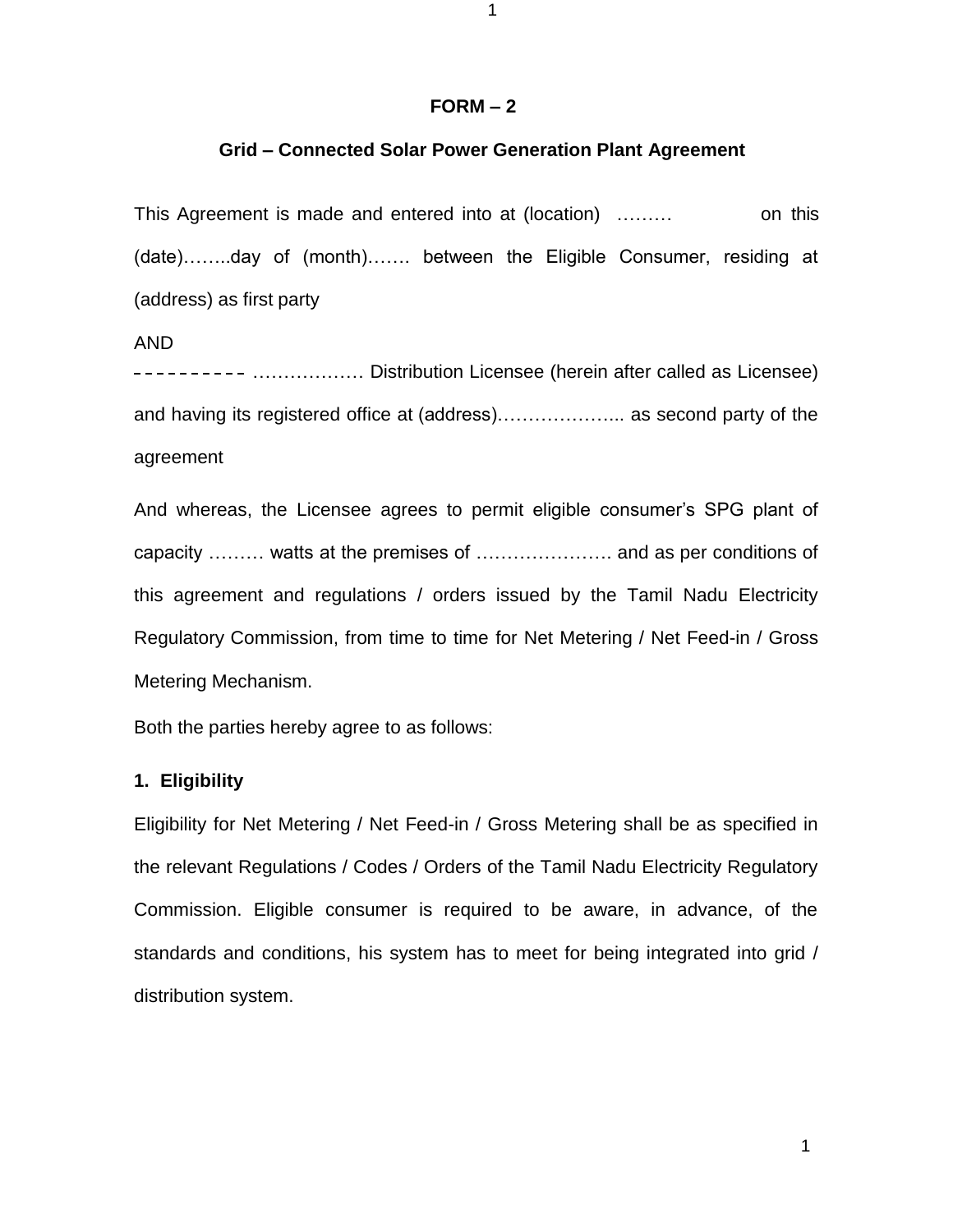#### **2. Technical and Interconnection Requirements**

The eligible consumer agrees that his solar generation plant and system will conform to the standards and requirements specified in the following Regulations and codes as amended from time to time.

- (i) CEA's (Technical Standards for connectivity of the Distributed Generating Resources) Regulations, 2013.
- (ii) Central Electricity Authority (Installation and Operation of Meters) Regulation 2006.
- (iii) Central Electricity Authority (Measures of Safety and Electric Supply) Regulation 2010.
- (iv) Tamil Nadu Electricity Regulatory Commission's (Grid Interactive Solar Energy Generating Systems) Regulation 2021
- (v) Tamil Nadu Electricity Distribution Code.
- (vi) Tamil Nadu Electricity Supply Code.

2.2 Eligible consumer agrees that he has installed or will install, prior to connection of Photovoltaic system to Licensee's distribution system, an isolation device (both automatic and inbuilt within inverter and external manual relays) and agrees for the Licensee to have access to and operation of this, if required and for repair & maintenance of the distribution system.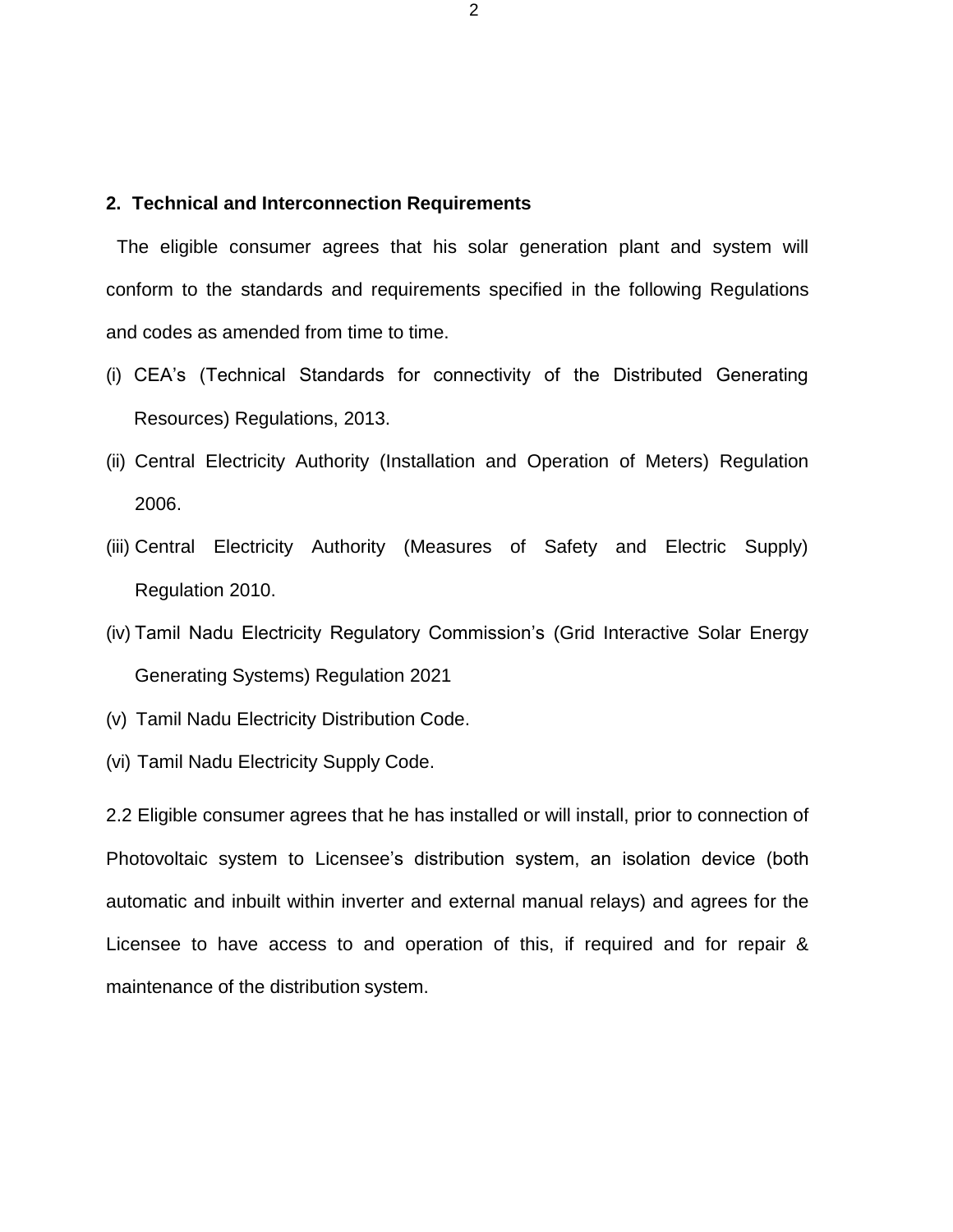2.3 Eligible consumer agrees that in case of a power outage on Licensee's system, photovoltaic system will shut down, automatically and his plant will not generate power.

2.4. All the equipment connected to distribution system must be compliant with relevant international (IEEE/IEC) or Indian standards (BIS) and installations of electrical equipment protective devices, earthing standard etc., must comply with Central Electricity Authority (Measures of Safety and Electricity Supply) Regulations, 2010 as amended from time to time.

2.5. Eligible consumer/ Prosumer agrees that licensee will specify the interface / interconnection point and metering point.

2.6. Eligible consumer/ prosumer and licensee agrees to comply with the relevant CEA regulations in respect of operation and maintenance of the plant, drawing and diagrams, site responsibility schedule, harmonics, synchronization, voltage frequency, flicker etc.,

2.7. Due to Licensee's obligation to maintain a safe and reliable distribution system, eligible consumer agrees that if it is determined by the Licensee that eligible consumer's photovoltaic system either causes damage to and / or produces adverse effects affecting other consumers or Licensee's assets, eligible consumer will have to disconnect photovoltaic system immediately from the distribution system upon direction from the Licensee and correct the problem at his own expense prior to a

3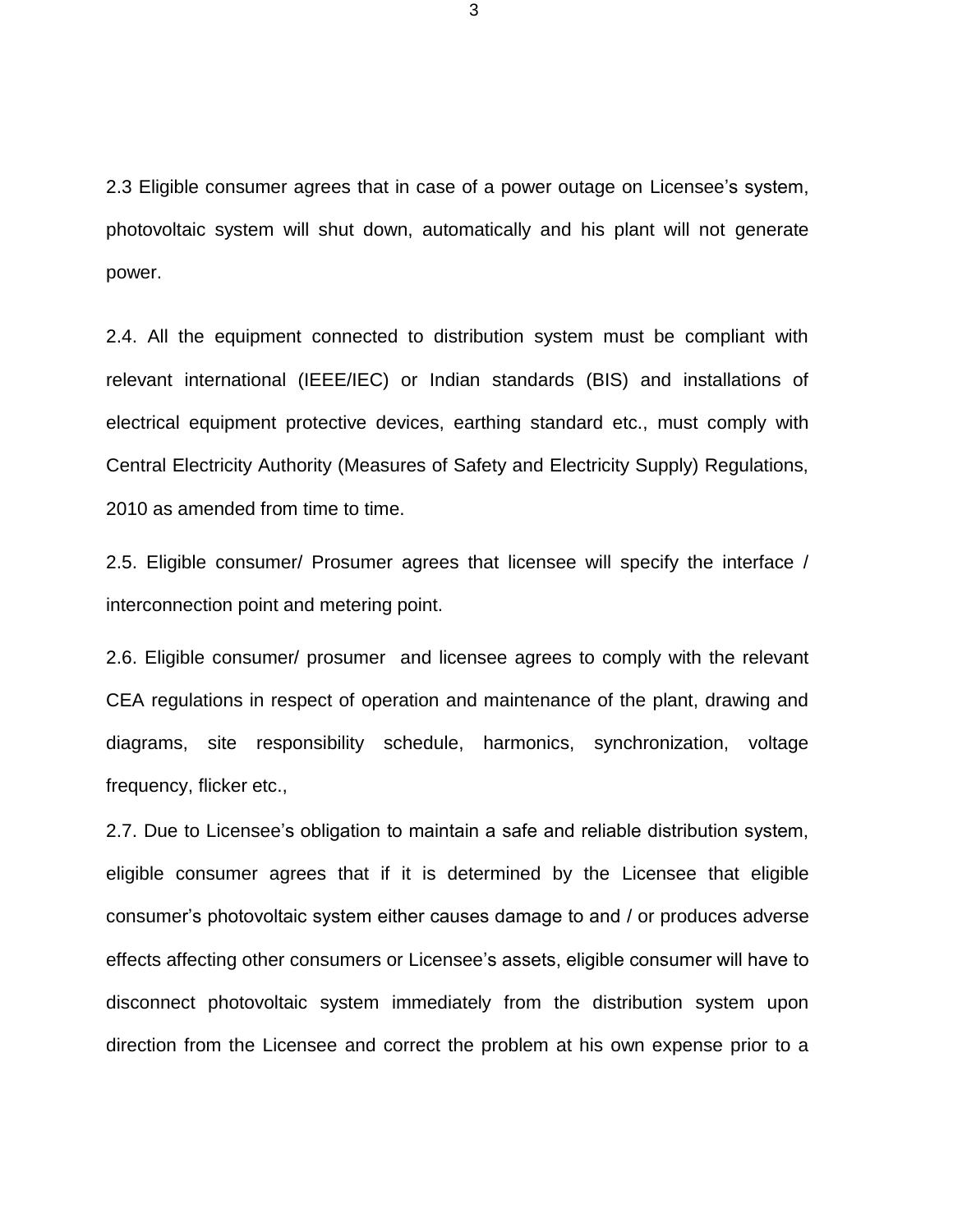reconnection.

#### **3. Clearances and Approvals**

3.1. The eligible consumer agrees to obtain all the necessary approvals and clearances (environmental and grid connected related) before connecting the rooftop solar photovoltaic system to the distribution system.

#### **4. Access and Disconnection**

4.1. The eligible consumer shall provide access to Licensee to metering equipment and disconnecting devices of photovoltaic system, both automatic and manual, at all times.

4.2. In emergency or outage situation, where there is no access to a disconnecting means, both automatic and manual, such as a switch or breaker, Licensee may disconnect service to the premises.

4.3. Upon termination of this agreement the eligible consumer shall disconnect the solar system forthwith from the network of the licensee.

#### **5. Liabilities**

5.1. Eligible consumer and Licensee will indemnify each other for damages or adverse effects from either party's negligence or intentional misconduct in the connection and operation of photovoltaic system or Licensee's distribution system.

5.2. Licensee and eligible consumer will not be liable to each other for any loss of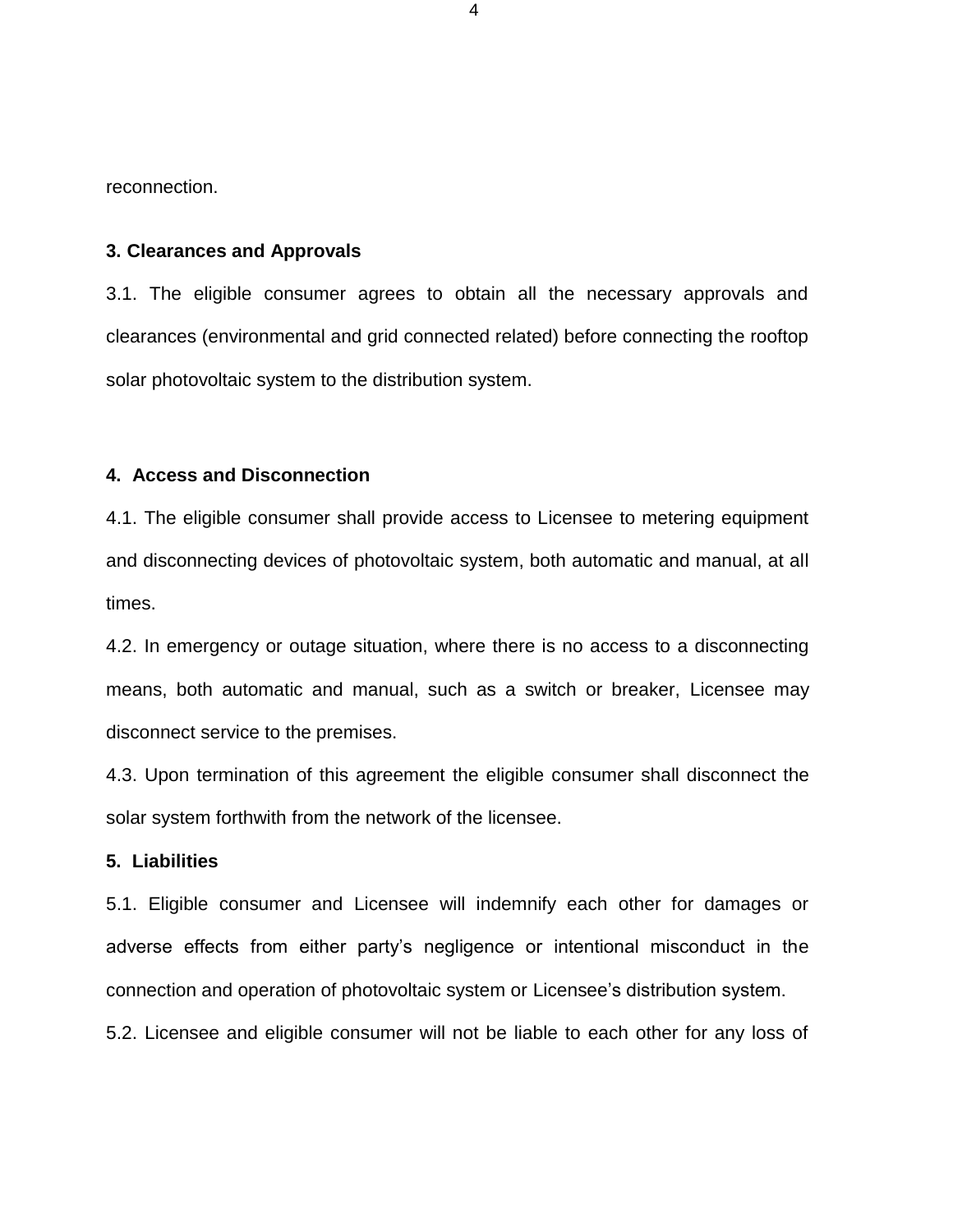profits or revenues, business interruption losses, loss of contract or loss of goodwill, or for indirect, consequential, incidental or special damages, including, but not limited to, punitive or exemplary damages, whether any of the said liability, loss or damages arise in contract, or otherwise.

5.3. Licensee shall not be liable for delivery or realization by eligible consumer for any fiscal or other incentive provided by the Central / State government beyond the scope specified by the Commission in its relevant Order.

#### **6. Commercial Settlement**

6.1. Metering System, Billing, Charges and the commercial settlement under this agreement shall be as per the regulations / codes / orders of TNERC amended from time to time.

6.2. The Licensee shall not be liable to compensate the eligible consumer if his solar system is unable to inject power into Licensee's network on account of failure of power supply in the grid.

#### **7. Connection and maintenance Costs**

7.1. The eligible consumer shall bear all costs related to setting up of photovoltaic system including metering and interconnection costs.

7.2. The eligible consumer agrees to pay the actual cost of modifications and upgrades to the service line required to connect photovoltaic system in case it is required.

5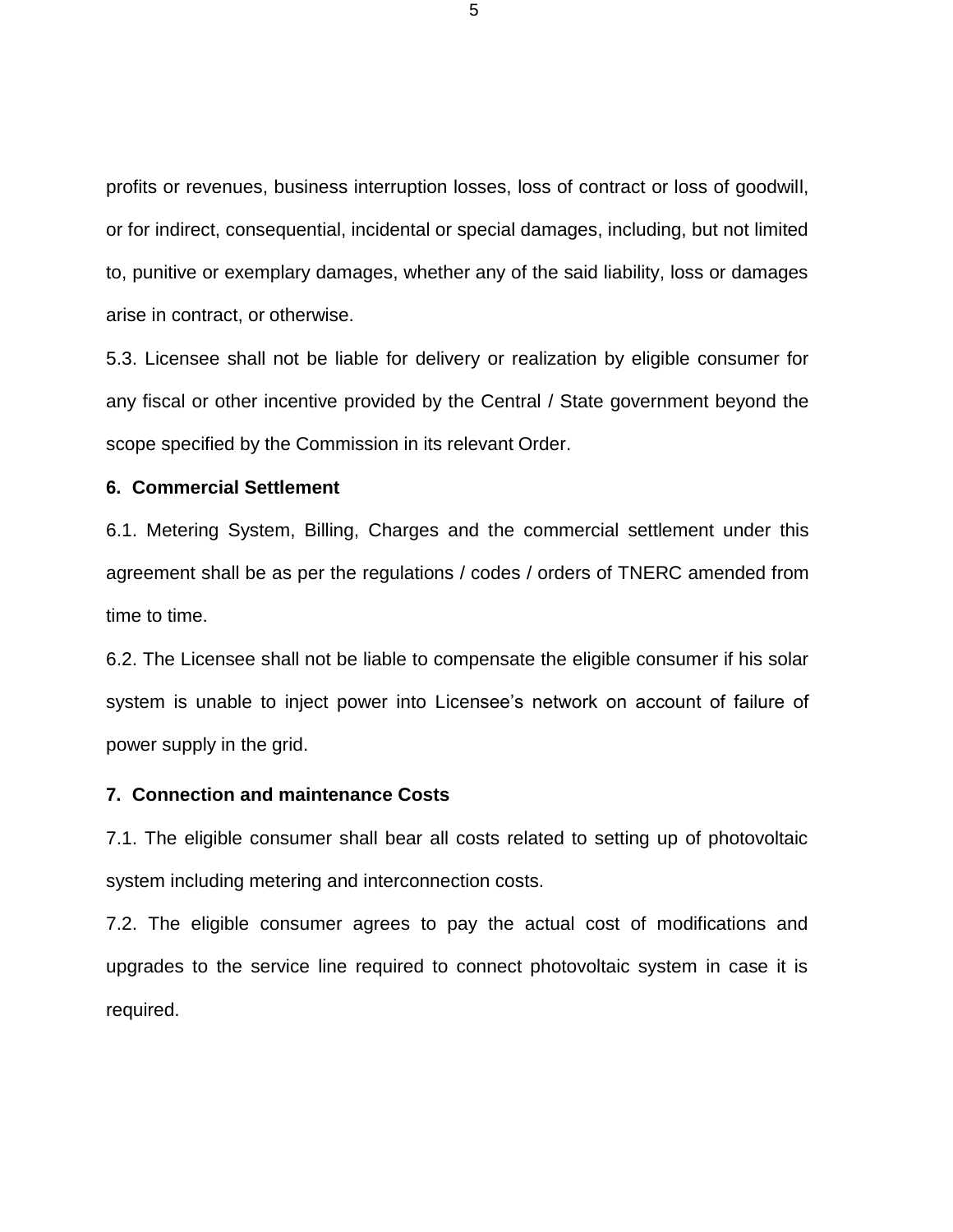7.3. In case of gross metering arrangement, the eligible consumer shall bear entire cost of erection and maintenance of separate service line to be laid to inject its total generated power into the grid.

#### **8. Period of Agreement and Termination**

8.1. This agreement shall be for a period of twenty five years, but may be terminated prematurely by mutual consent.

8.2. The eligible consumer can terminate agreement at any time with Licensee by providing 90 days prior notice.

8.3. Licensee has the right to terminate agreement on 30 days prior written notice, if eligible consumer breaches terms of this agreement and does not remedy the breach within 30 days from the date of receiving written notice from the Licensee.

8.4. Licensee has the right to terminate agreement if the eligible consumer fails to pay his dues in a timely manner or indulges in any malpractices.

8.5. Eligible consumer agrees that upon termination of this agreement, he must disconnect the photovoltaic system from Licensee's distribution system in a timely manner and to Licensee's satisfaction.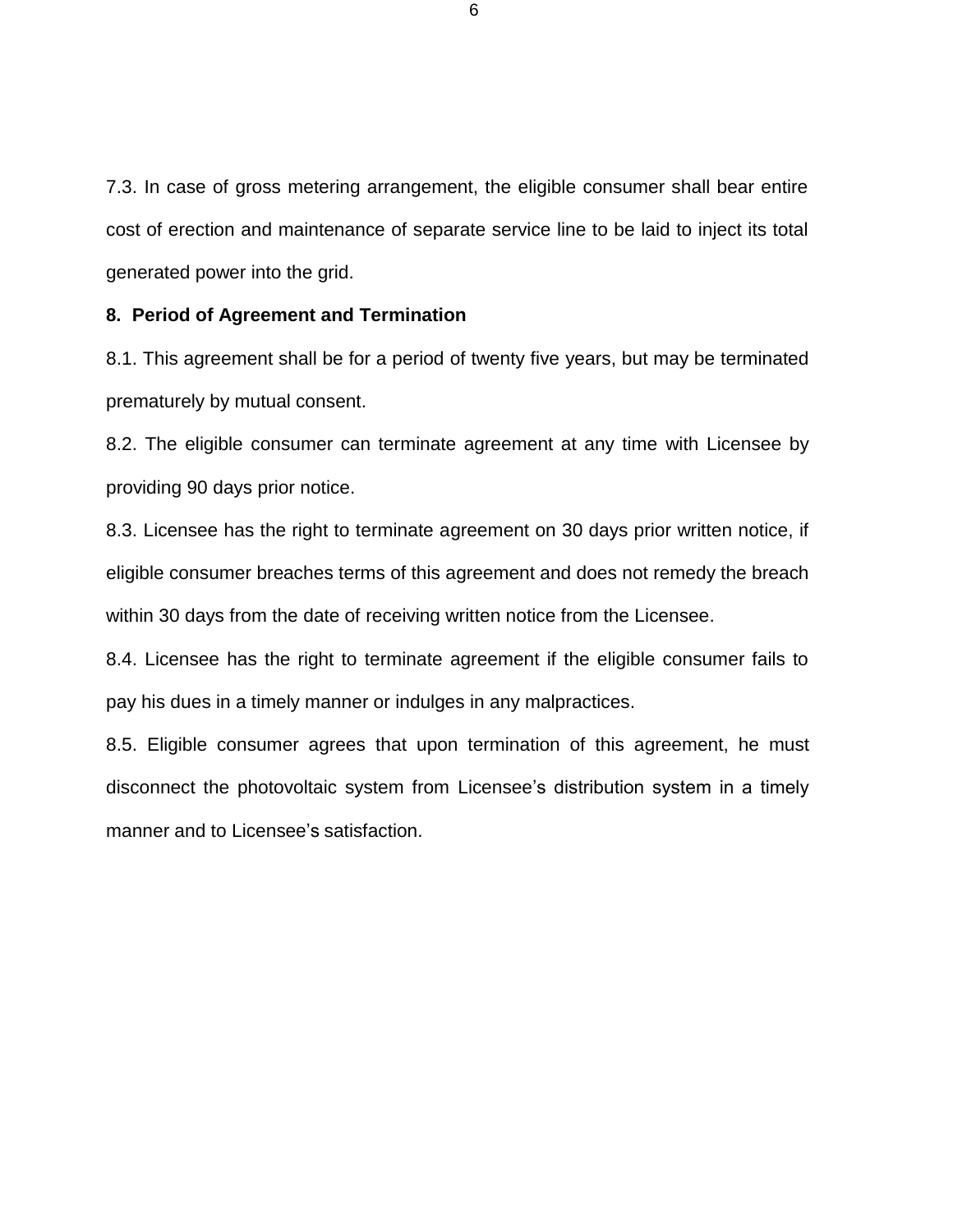In the witness, whereof of Mr. ........................... for and on behalf of ... ........... (Eligible consumer) and Mr. ………………… for and on behalf of………………….

(Licensee) sign this agreement in two originals.

Eligible Consumer **Distribution Licensee** 

Name Name

**(By order of the Tamil Nadu Electricity Regulatory Commission)**

**(S.Chinnarajalu) Secretary**